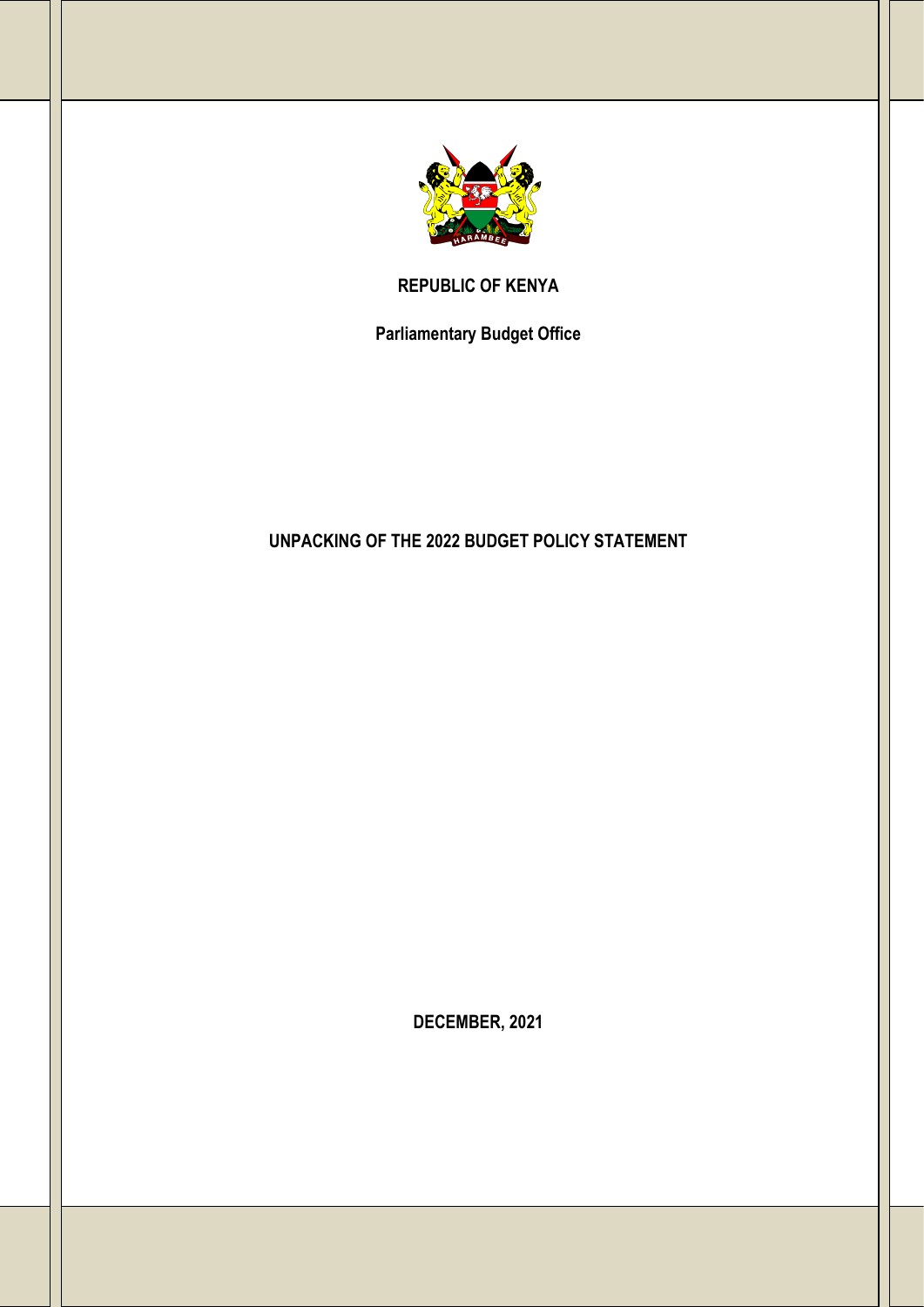#### **Disclaimer**

The Parliamentary Budget Office (PBO) is a non-partisan professional office of the Parliament of the Republic of Kenya. The primary function of the Office is to provide professional advice in respect of the budget, finance and economic information to committees of Parliament.

© Parliamentary Budget Office, 2021

For more information, contact:

The Director, Parliamentary Budget Office Parliament of the Republic of Kenya Protection House, 10<sup>th</sup> Floor P.O. Box 41842 – 00100 GPO NAIROBI, KENYA

Tel: +254-20-284-8810 Email: [pbo@parliament.go.ke](mailto:pbo@parliament.go.ke)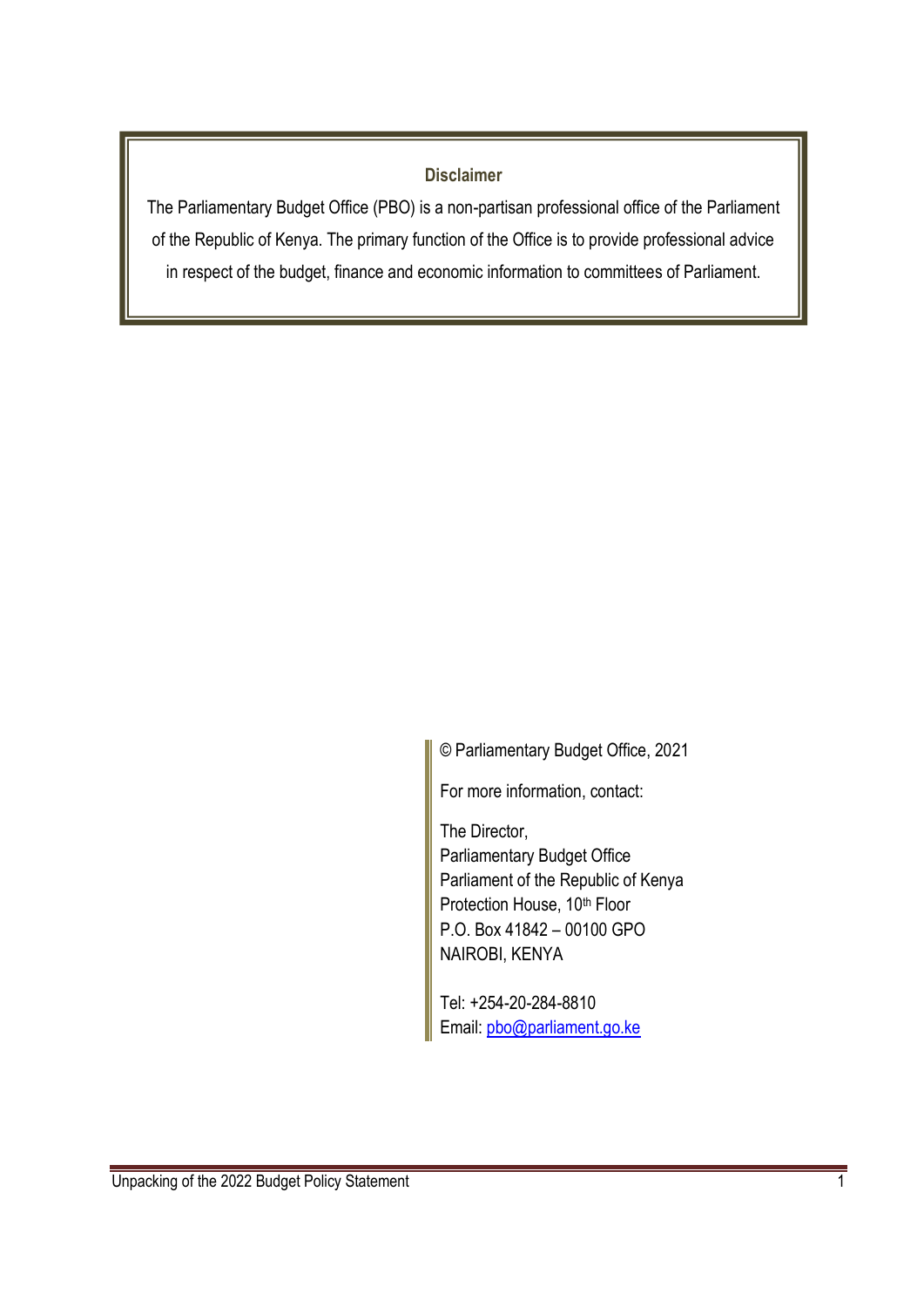## **I. INTRODUCTION**

- 1. The Budget Policy Statement (BPS) is a policy document that sets out the broad strategic priorities and policy goals that will guide the national and county governments in preparing their budgets for the financial year and over the medium term. The document contains the following:
	- a) an assessment of the current state of the economy including macroeconomic forecasts;
	- b) the financial outlook with respect to Government revenue, expenditures and borrowing for the next financial year and over the medium term;
	- c) the proposed expenditure ceilings for the National Government, including those of Parliament and the Judiciary and indicative transfers to County Governments;
	- d) the fiscal responsibility principles and financial objectives over the medium-term including limits on total annual debt; and
	- e) Statement of Specific Fiscal Risks.
- 2. According to Section 25 of the Public Finance Management Act, 2012, the Budget Policy Statement for FY 2022/23 should be submitted to Parliament by the 15<sup>th</sup> February 2022. However, due to a revision of the budget calendar to accommodate the General Elections scheduled for August 2022, the 2022 BPS was submitted on 30th November 2021.

#### **II. SUBJECTING THE 2022 BUDGET POLICY STATEMENT TO THE FIVE (5) POINT CRITERIA EVALUATION**

- 3. In evaluating the 2022 BPS, the document submitted was subjected to a 5-point criterion framework as shown below. The document has achieved a compliance rate of 74.28 percent. The Criteria is as follows:
	- a) **Comprehensiveness, Clarity and Credibility:** The criterion assess whether the document adheres to the set down legal requirements; whether it provides all information that is required for the MPs to make an informed decision and whether this information can be clearly understood. A critical review of the document submitted has established that some information has not been provided as required by the law. This includes information on pending bills by the National Government; losses and outstanding payments of the State Corporations; and the budgetary expenditures by economic and functional classifications. In terms of clarity, some of the programmes and projects do not have clear targets on their Key Performance Indicators (KPIs). This makes it difficult to determine whether the resources allocated are adequate.
	- b) **Alignment to Medium Term Priorities:** This criterion evaluates whether the policies underpinning the Budget Policy Statement are aligned with the medium term policy and strategic priorities of the government as provided for in the policy documents. The policy direction of the FY2022/23 budget is unclear. The general policy direction is to accelerate economic recovery through the implementation of the Economic Stimulus Programme (ESP)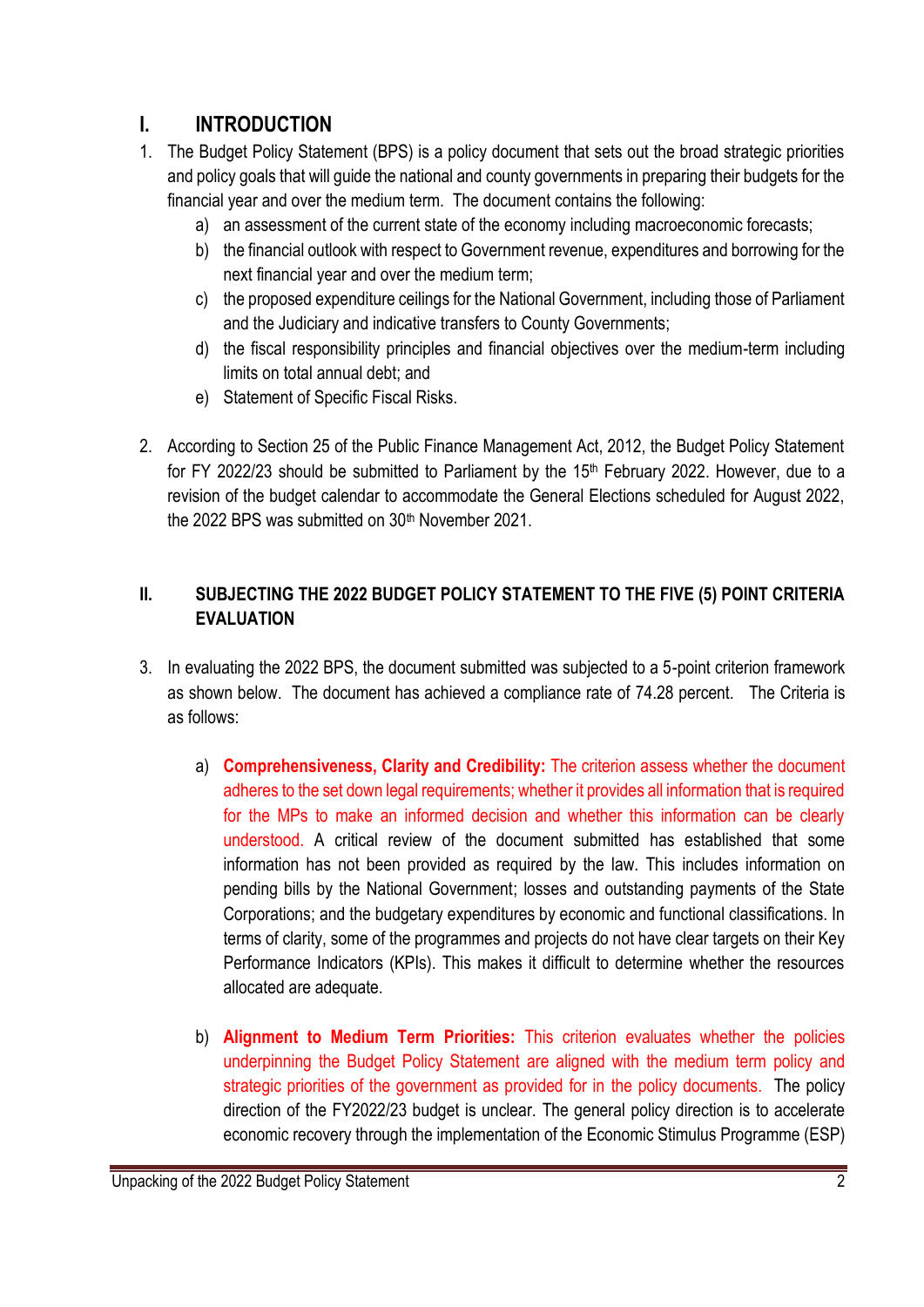as well as the Big Four agenda. It is noted that the place and purpose of the third ESP remains unclear given that a post-COVID ERS is already in the process of being implemented. The stimulus response appears to be an afterthought rather than a well thought out strategic intervention to accelerate economic recovery. Indeed, there is no indication of why the proposed interventions are deemed the most critical to turn around the economy; the costing and implementation framework has not been provided; a critical analysis of impact of previous ESPs has not been provided; and the most in need areas, notably the MSMEs have not been adequately targeted. Furthermore, despite some reported achievements under the big four agenda, the overall targets for each of the pillars have largely been missed. This implies that so far, implementation of the big four projects has not translated into expected outcomes. Given that 2022 was supposed to be the final year of implementation of the big four, a critical review of the achievements vis-à-vis the failure to achieve the overall target should have been provided; including a plan of action to address the disconnect.

- c) **Linking sector priorities to hard budget constraints:** This criterion considers whether the priority areas identified in the BPS have been reasonably funded within the hard budget constraints. Generally, budgetary allocations for most sectors appear to have followed previous trends meaning that the ceilings may not have taken into consideration the priority areas in the BPS including the ESP projects, the Big Four Agenda and the Medium-Term Plan III. Only two sectors, the National Security sector and the General Economic and Commercial Affairs sector, have significant budgetary increments while the agriculture, rural and urban development sector has a reduction in its budgetary allocations. In addition, there is no clear costing framework for the priority areas in the BPS making it difficult to adequately decipher whether the proposed interventions are over-funded or under-funded.
- d) **Quality of forecasting models:** The criterion considers the quality of assumptions underpinning the macroeconomic outlook as well as revenue projections; and the credibility of the numbers for the economic growth and revenue estimations. The economic growth projection of the National Treasury **of 5.8 percent in 2022** is deemed ambitious due to the possibility of slower economic recovery from the Covid-19 pandemic coupled with the negative impact of the drought experienced in the better part of 2021 and possibly 2022, possible dampening of growth in private investment due to election-related activities, as well as the possibility of reinstatement of some coronavirus containment measures due to emergence of new coronavirus variants. Similarly, the projection that ordinary revenue as a share of GDP will increase from 13.8 percent in 2020/21 to over 16.1 percent by 2023/24 is not premised on specific interventions. There are no novel, specific and quantifiable revenue enhancement measures in the 2022 BPS that will support the assertion of expected faster growth in tax revenue relative to economic activity.
- e) **Support to devolution.** This criterion evaluates the extent to which the proposed policy interventions support devolution and good intergovernmental relations. The 2022 BPS has provided information for both vertical and horizontal distribution of resources. There is an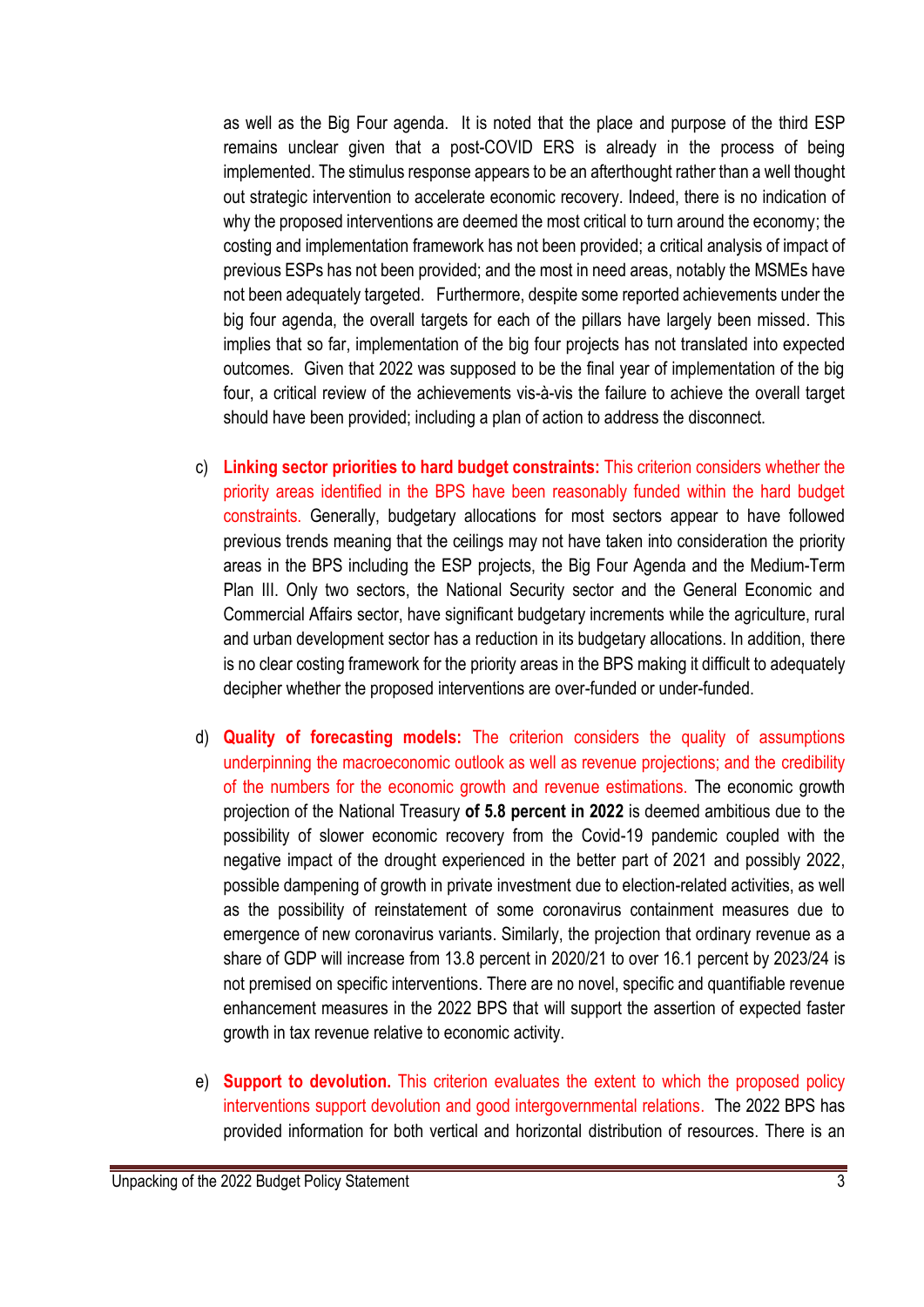indicative equitable share of Kshs. 370 billion to counties as well as Kshs. 7.1 billion towards the Equalization fund. It is noted however, that the National Treasury is silent on the mechanisms for disbursing, accounting, and oversighting of conditional allocations. This may hinder implementation of ongoing programmes and projects at county level. Further, there are some key interventions proposed by the national government notably in Agriculture and Health which require extensive collaboration between the national and county government. However, the collaborative framework remains unclear and it appears that the national government is continuing to implement county functions without clear participation from the counties.

### **III. RECENT ECONOMIC DEVELOPMENTS AND MEDIUM-TERM OUTLOOK**

#### **a. Economic Growth**

4. **Kenya's economy is on course to bounce back from the 0.3 percent contraction of real GDP recorded in 2020**. The economy grew by 5.4 percent in the first half of 2021 buoyed by the recovery in sectors such as Education, Transport, accommodation and restaurants which bore the brunt of the measures that were put in place to curb the spread of the coronavirus. However, it should be noted that the above-average growth rate for the second quarter of 2021 is partially attributed to the base effect (negative growth over a similar period in 2020).



5. **The National Treasury projects that Kenya's economy will grow by 5.9 percent in 2021/22 and 5.8 percent in 2022/23 (6 percent in 2021 and 5.8 percent in 2022).** However, premised on the assumption of slower economic recovery from the Covid-19 pandemic coupled with the negative impact of the drought experienced in the better part of 2021, possible dampening of growth in private investment due to election-related activities, as well as the possibility of reinstatement of some coronavirus containment measures due to emergence of new coronavirus variants, it is projected that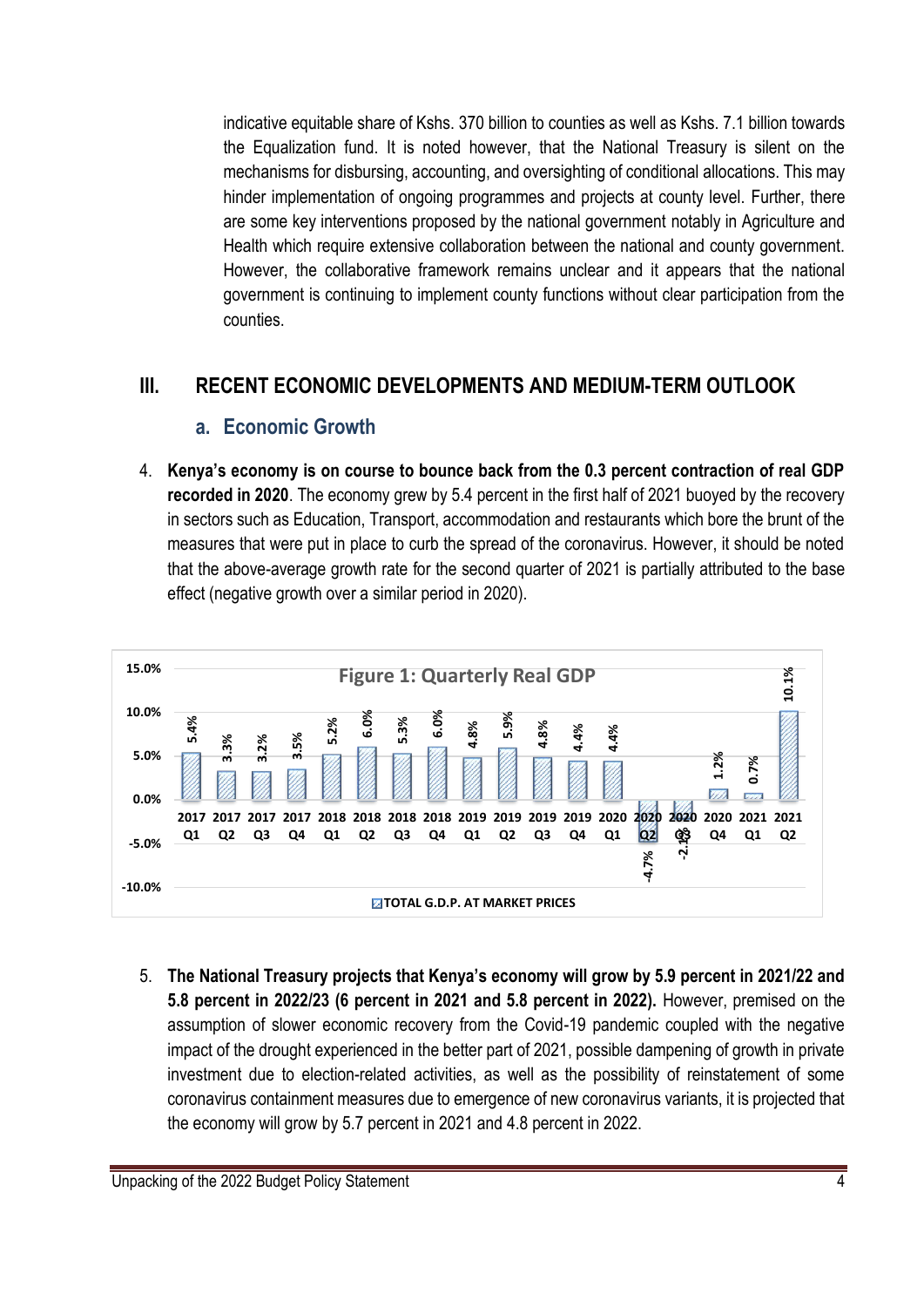

6. **The aforementioned risks to the economic outlook may also hamper the recovery in a job market that lost over 700,000 jobs in 2020.** The bulk of the estimated 350,000 jobs lost in the informal sector were in the manufacturing, wholesale and retail trade, and hotels and restaurant sectors. Similarly, a majority of formal sector job losses occurred in the manufacturing, education, accommodation and restaurants sectors. Consequently, the National Treasury must ensure that the policies implemented in the next financial year spur job recovery/creation in critical sectors such as manufacturing and services that employ a majority of Kenyans engaged in the informal sector.



7. Manufacturing which accounts for over 20 percent of employment in the informal sector lost over 120,000 jobs in 2020. The sector has since recorded some modest recovery with a growth of 5.5 percent in the first half of 2021. However, accelerated growth in this sector over the medium term is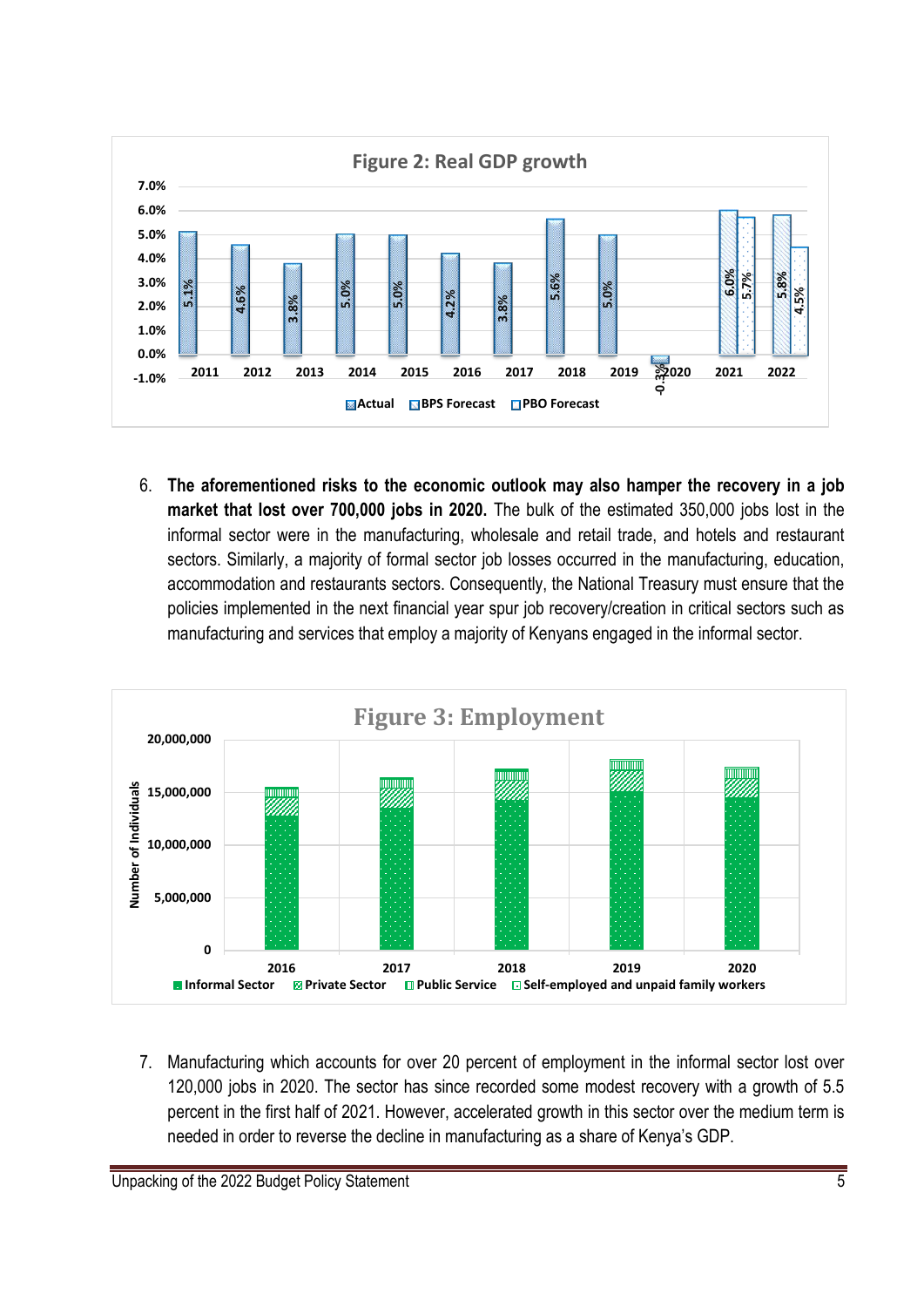

Source of Data: Kenya National Bureau of Statistics

8. Over the last decade, Kenya's overall labour productivity in the industry sector has grown at a slower pace relative to her East Africa Community peers such as Uganda and Tanzania. As of 2019, Kenya's estimated value-added per worker in the industry sector was US\$ 9,354 whereas that of Tanzania and Uganda was US\$ 10,076 and US\$10,502 respectively. Further, labour productivity within EAC has consistently lagged behind other comparable African countries. **Consequently, a well-designed stimulus programme that enhances access to credit and provision of incubation facilities for MSMEs engaged in manufacturing coupled with public investments aimed at reducing operating costs is needed to enhance labour productivity, boost growth in the industry sector and create employment opportunities.**



Source of data: World Development Indicators (November 2021 update)

9. **The agriculture sector remained resilient in 2020 growing at 4.9 percent surpassing the 2.7 percent growth recorded in 2019**. However, due to the lower-than-expected rainfall in the better part of 2021 coupled with a decline in the value of some agricultural exports the agriculture sector **contracted by 0.5 percent** in the first half of 2021. Further over the last decade, Kenya's labour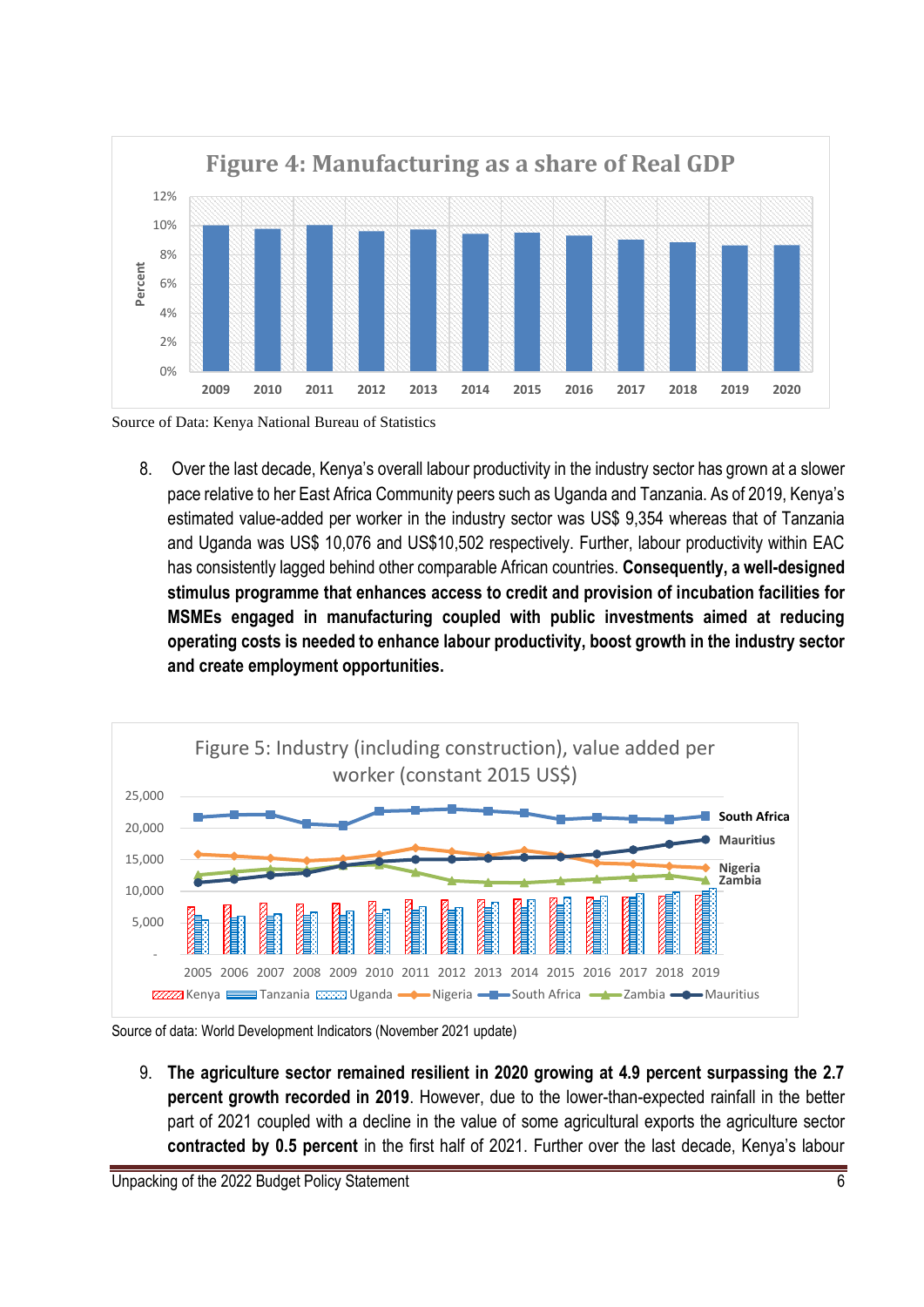

productivity in the agriculture sector which lags behind some of her African peers has remained relatively unchanged.

Source of data: World Development Indicators (November 2021 update)

10. **Increasing productivity in the agriculture sector is one of the strategies that is likely to contribute to enhanced economic growth over the medium term**. Interventions aimed at promoting mechanization, reducing post-harvest losses and access to high-quality fertilizer and seeds by small and medium scale farmers will improve rural incomes and accelerate economic growth. Further, there is a need to ensure that there is proper coordination between the national and county governments in the implementation of programmes in the agriculture sector.

#### **b. Inflation rate**

11. **Food inflation was the main driver of the increase in overall inflation from 5.8 percent in April 2021 to 6.5 percent in October 2021.** Lower than expected rainfall between March and May 2021 coupled with the drought experienced in some parts of the country resulted in food inflation increasing from 6.4 percent in April 2021 to 10.6 percent in October 2021.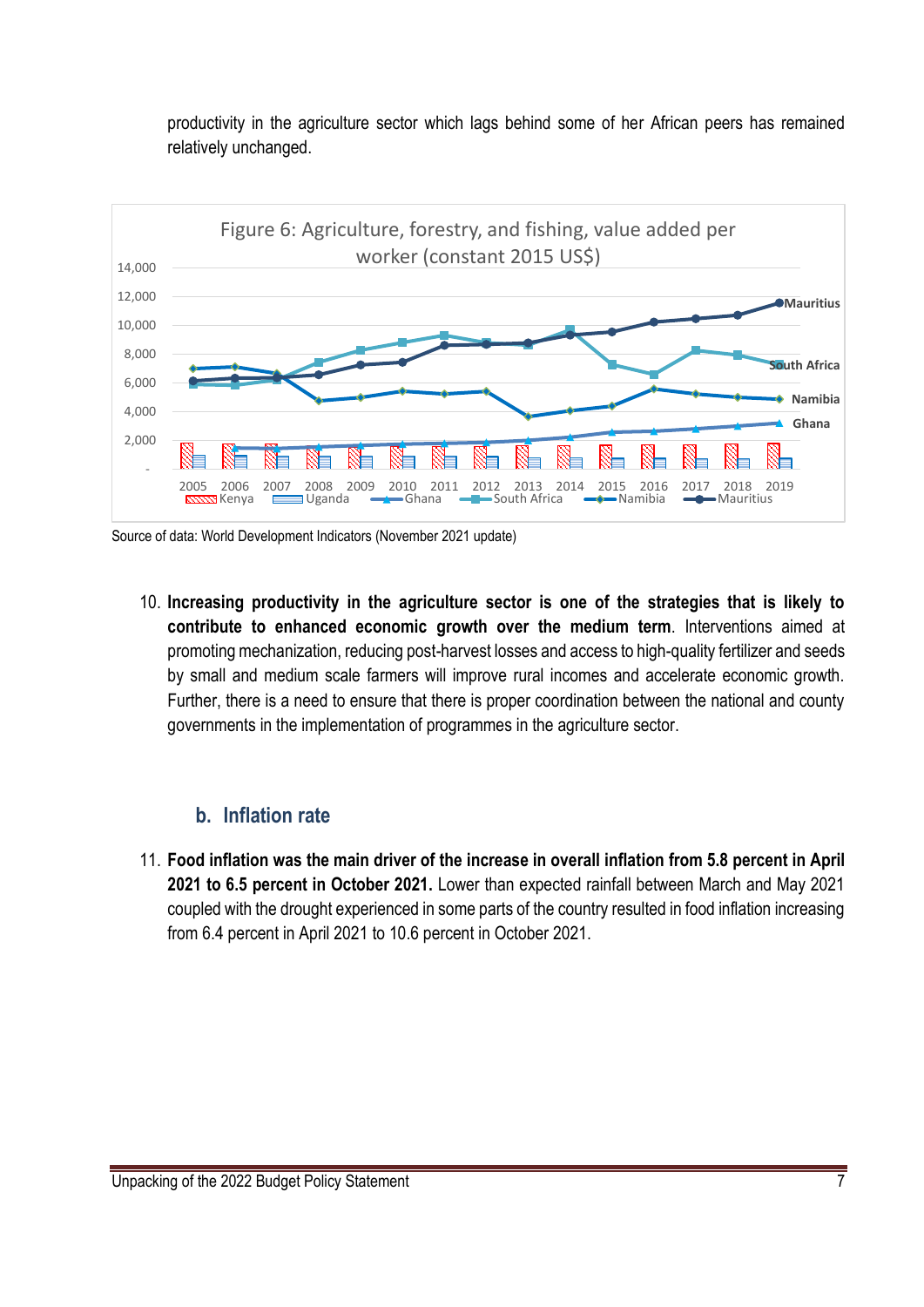

Source of Data: Kenya National Bureau of Statistics and Central Bank of Kenya

12. **Overall inflation is expected to remain within the Government's target band of between 2.5% and 7.5% in 2021.** However, a possible rise in global food prices, coupled with weather-related shocks may push inflation towards the upper bound. The IMF (WEO October 2021) projected that overall food prices and cereal prices are expected to rise by 2% and 4% in 2022 respectively. In addition, the end of the EPRA fuel subsidy coupled by an increase in international crude oil prices may also fuel an uptick in inflation.

|                                                                                | Table 1: Contribution to Overall Inflation (%) |              |             |             |             |             |             |             |             |             |                    |  |  |
|--------------------------------------------------------------------------------|------------------------------------------------|--------------|-------------|-------------|-------------|-------------|-------------|-------------|-------------|-------------|--------------------|--|--|
| <b>Category</b>                                                                | Jan<br>2021                                    | Feb.<br>2021 | Mar<br>2021 | Apr<br>2021 | May<br>2021 | Jun<br>2021 | Jul<br>2021 | Aug<br>2021 | Sep<br>2021 | Oct<br>2021 | <b>Nov</b><br>2021 |  |  |
|                                                                                |                                                |              |             |             |             |             |             |             |             |             |                    |  |  |
| Food & Nonalcoholic<br><b>Beverages</b>                                        | 44.7                                           | 41.6         | 38.9        | 38.7        | 41.5        | 46.1        | 47.3        | 56.8        | 53.5        | 57.1        | 59.9               |  |  |
| Alcoholic Beverages,<br><b>Tobacco &amp; Narcotics</b>                         | 1.7                                            | 1.7          | 1.6         | 1.2         | 1.4         | 1.6         | 1.5         | 1.4         | 1.5         | 1.8         | 1.9                |  |  |
| Clothing & Footwear                                                            | 1.2                                            | 1.2          | 1.3         | 1.4         | 1.1         | 0.9         | 1.3         | 1.3         | 1.4         | 1.2         | 0.9                |  |  |
| Housing, Water,<br>Electricity, Gas and<br>other Fuels                         | 8.3                                            | 9.0          | 10.4        | 10.4        | 8.4         | 10.3        | 14.3        | 12.0        | 13.6        | 13.9        | 16.7               |  |  |
| Furnishings,<br>Household<br>Equipment and<br>Routine Household<br>Maintenance | 2.2                                            | 2.3          | 2.4         | 2.6         | 2.4         | 2.7         | 3.0         | 2.9         | 2.6         | 2.4         | 2.8                |  |  |
| Health                                                                         | 2.4                                            | 2.3          | 2.1         | 2.2         | 2.2         | 2.2         | 1.8         | 1.5         | 1.7         | 1.1         | 0.7                |  |  |
| Transport                                                                      | 25.4                                           | 29.5         | 31.1        | 30.4        | 29.0        | 23.5        | 16.2        | 12.4        | 13.6        | 12.9        | 2.7                |  |  |
| Information &<br>Communication                                                 | 1.1                                            | 1.2          | 1.4         | 1.5         | 2.0         | 2.2         | 4.4         | 3.0         | 3.5         | 3.7         | 3.3                |  |  |
| Recreation, Sports &<br>Culture                                                | 0.9                                            | 0.9          | 0.8         | 0.9         | 0.7         | 0.2         | 0.3         | 0.3         | 0.3         | 0.3         | 0.4                |  |  |
| <b>Education Services</b>                                                      | 1.9                                            | 2.1          | 2.0         | 2.3         | 2.4         | 2.1         | 1.3         | 1.9         | 1.9         | 1.7         | 1.5                |  |  |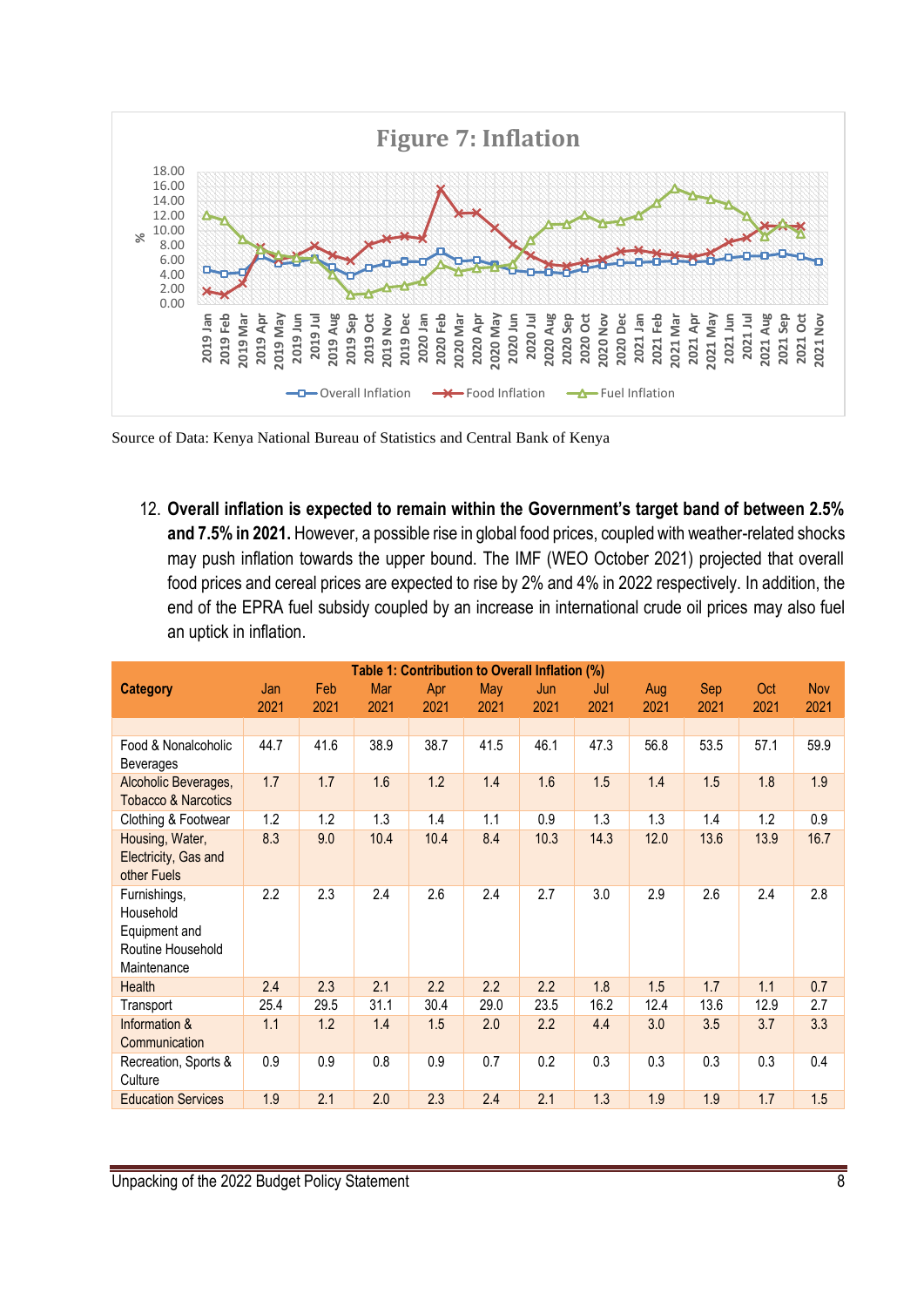| Table 1: Contribution to Overall Inflation (%)                                             |      |      |      |            |      |      |      |      |      |      |            |
|--------------------------------------------------------------------------------------------|------|------|------|------------|------|------|------|------|------|------|------------|
| Category                                                                                   | Jan  | Feb  | Mar  | <b>Apr</b> | May  | Jun  | Jul  | Aug  | Sep  | Oct  | <b>Nov</b> |
|                                                                                            | 2021 | 2021 | 2021 | 2021       | 2021 | 2021 | 2021 | 2021 | 2021 | 2021 | 2021       |
| Restaurants &<br>Accommodation                                                             | 8.0  | 5.9  | 5.8  | 5.9        | 6.0  | 5.6  | 5.9  | 3.9  | 3.8  | 2.1  | 7.1        |
| Services                                                                                   |      |      |      |            |      |      |      |      |      |      |            |
| Personal Care,<br><b>Social Protection and</b><br><b>Miscellaneous</b><br>Goods & Services | 0.8  | 1.0  | 0.9  | 1.3        | 1.3  | 1.2  | 1.1  | 1.1  | 1.2  | 1.1  | 1.2        |
| Insurance and<br><b>Financial Services</b>                                                 | 1.2  | 1.3  | 1.4  | 1.4        | 1.5  | 1.4  | 1.5  | 1.5  | 1.5  | 0.7  | 0.8        |
| <b>TOTAL</b>                                                                               | 100  | 100  | 100  | 100        | 100  | 100  | 100  | 100  | 100  | 100  | 100        |
| <b>Overall Inflation</b>                                                                   | 5.7  | 5.8  | 5.9  | 5.8        | 5.9  | 6.3  | 6.6  | 6.6  | 6.9  | 6.5  | 5.8        |

### **c. Interest rates and credit**

13. The CBK has maintained measures put in place at the onset of the Covid-19 pandemic such as lowering the CBK rate and the cash reserve requirement. One of the main goals of these monetary policy measures coupled with the launch of the credit guarantee scheme for MSMEs in October 2020 was to lower the cost of borrowing for the private sector. However, the weighted average lending rate remained unchanged at about 12 percent between January 2021 and October 2021.



Source of Data: Central Bank of Kenya

14. Overall net credit growth of 13 percent for the period to September 2021 was mainly driven by net credit to the public sector which grew by 25 percent. Net credit to the private sector of the period grew by 7.7 percent compared to 7.5 percent over a similar period in 2020. The main driver of the net credit growth in the private was credit to the finance and insurance sector, transport and communication sector, and consumer durables. Relative to 2020, growth in net credit to some key sectors such as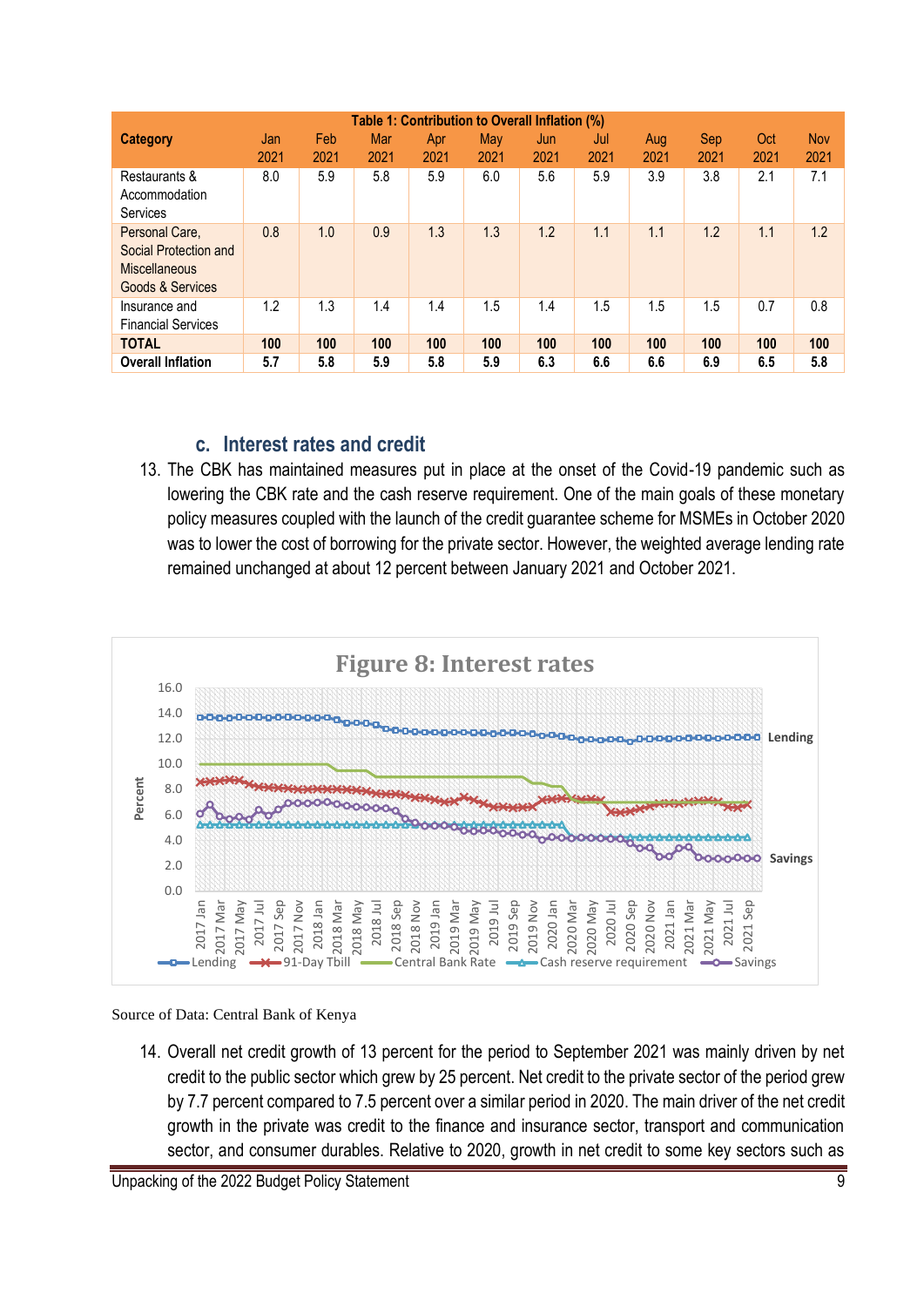manufacturing, construction, and trade was lower in the first three quarters of 2021. Consequently, it is evident that the launch of the credit guarantee scheme is yet to spur credit uptake in key sectors that account for the bulk of employment in the informal and formal sectors.

|                                    | <b>Annual growth rate Percent</b> |                  |                  |
|------------------------------------|-----------------------------------|------------------|------------------|
|                                    | <b>Sept 2019</b>                  | <b>Sept 2020</b> | <b>Sept 2021</b> |
| <b>Net Credit to Public Sector</b> | 13.1%                             | 29.2%            | 25.4%            |
| Net credit to private sector       | 7.0%                              | 7.5%             | 7.7%             |
| Agriculture                        | 5.5%                              | 1.7%             | 3.3%             |
| Manufacturing                      | 7.5%                              | 12.6%            | 9.8%             |
| Trade                              | 7.5%                              | 6.6%             | 4.6%             |
| Building and construction          | $-5.3%$                           | 4.1%             | 0.5%             |
| Transport and communication        | 5.1%                              | 20.6%            | 10.9%            |
| Finance and insurance              | 14.5%                             | $-3.4%$          | 11.7%            |
| <b>Real Estate</b>                 | 2.2%                              | 6.6%             | 2.8%             |
| Mining and quarrying               | $-5.0%$                           | 8.3%             | $-8.3%$          |
| Private households                 | 8.8%                              | 3.1%             | 2.6%             |
| Consumer durables                  | 28.4%                             | 15.6%            | 17.5%            |
| <b>Business services</b>           | 3.2%                              | 4.0%             | 7.6%             |
| Other activities                   | $-13.5%$                          | $-5.8%$          | 59.5%            |
| <b>Total Net Credit Growth</b>     | 8.7%                              | 13.6%            | 13.3%            |
| Source: Central Bank of Kenya      |                                   |                  |                  |

#### **Table 2: Credit to the private sector and public sector**

#### **d. External sector**

15. **Exports as a share of GDP have steadily declined from around 12 percent in 2011 to 6 percent in 2021/22.** However, over the same period, the current account deficit improved from 8 percent to around 5 percent mainly on account of declining imports as a share of GDP. Gradually, remittances have become a key source of foreign exchange replacing traditional agricultural exports such as tea and horticulture.



Source of Data: Kenya National Bureau of Statistics and Central Bank of Kenya

Unpacking of the 2022 Budget Policy Statement 10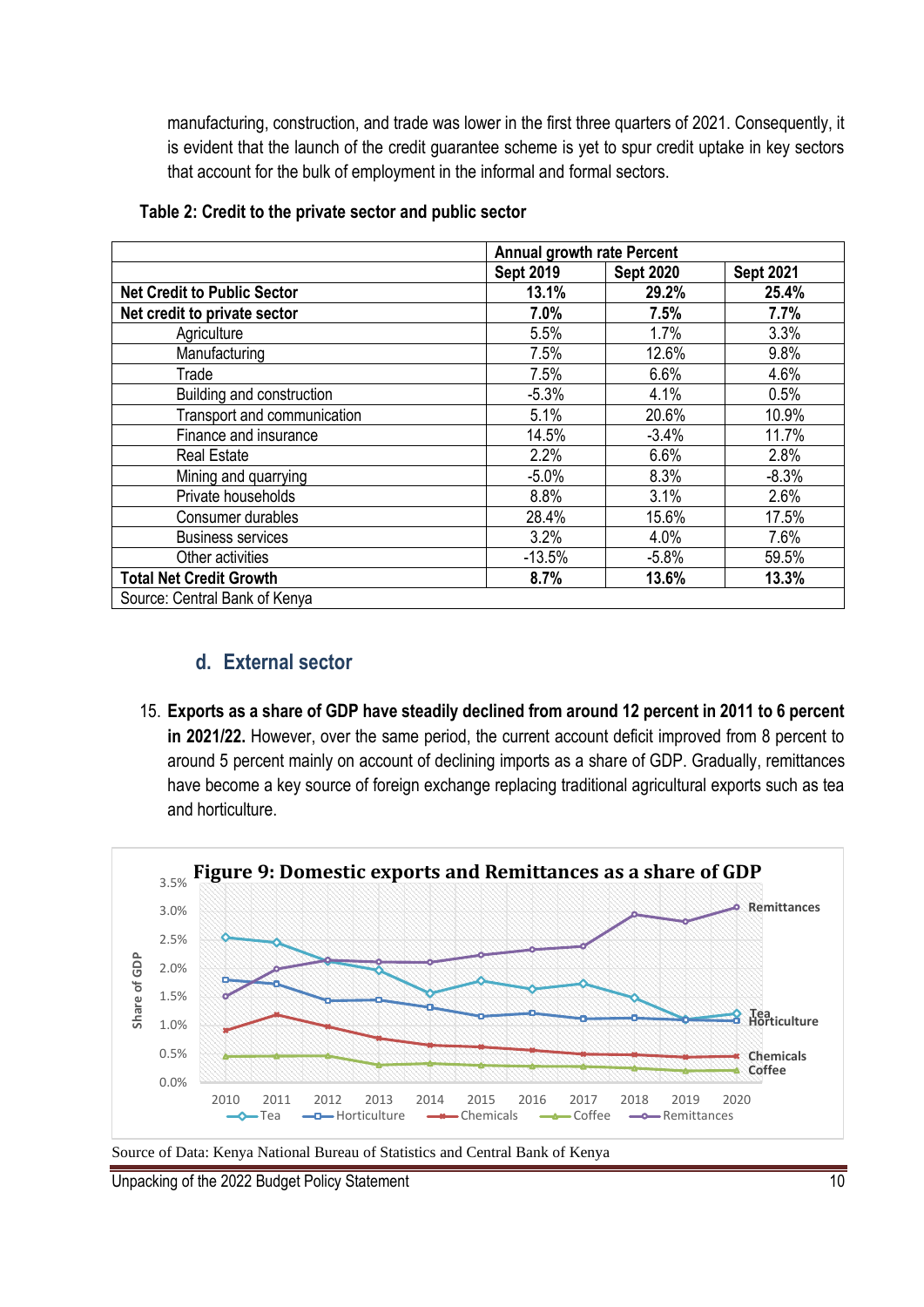16. The current account deficit expanded to 4.3 percent in the first half of 2021 from 3.8 percent over a similar period in 2022. The current account deficit is expected to increase further as global trade recovers from the Covid-19 pandemic and imports of industrial supplies fuel and machinery expand to the pre-pandemic levels and exports as a share of GDP remain subdued. However, through public investments geared towards reducing operating costs, provision of incubation opportunities and enhancement of access to credit for export-oriented MSMEs Kenya can reverse the trend of declining exports as a share of GDP and avoid reliance on remittances which poses a risk due to their erratic nature and susceptibility to global shocks beyond Kenya's policy control.



Source of Data: Kenya National Bureau of Statistics

17. **The foreign reserve holding remained above the 4 months threshold between January and September 2021.** The contracting import bill, growth in value of some agricultural exports such as coffee and vegetables coupled with the growth in diaspora remittances are some of the factors that ensured that the country maintained adequate foreign reserves.



Source of data: Central Bank of Kenya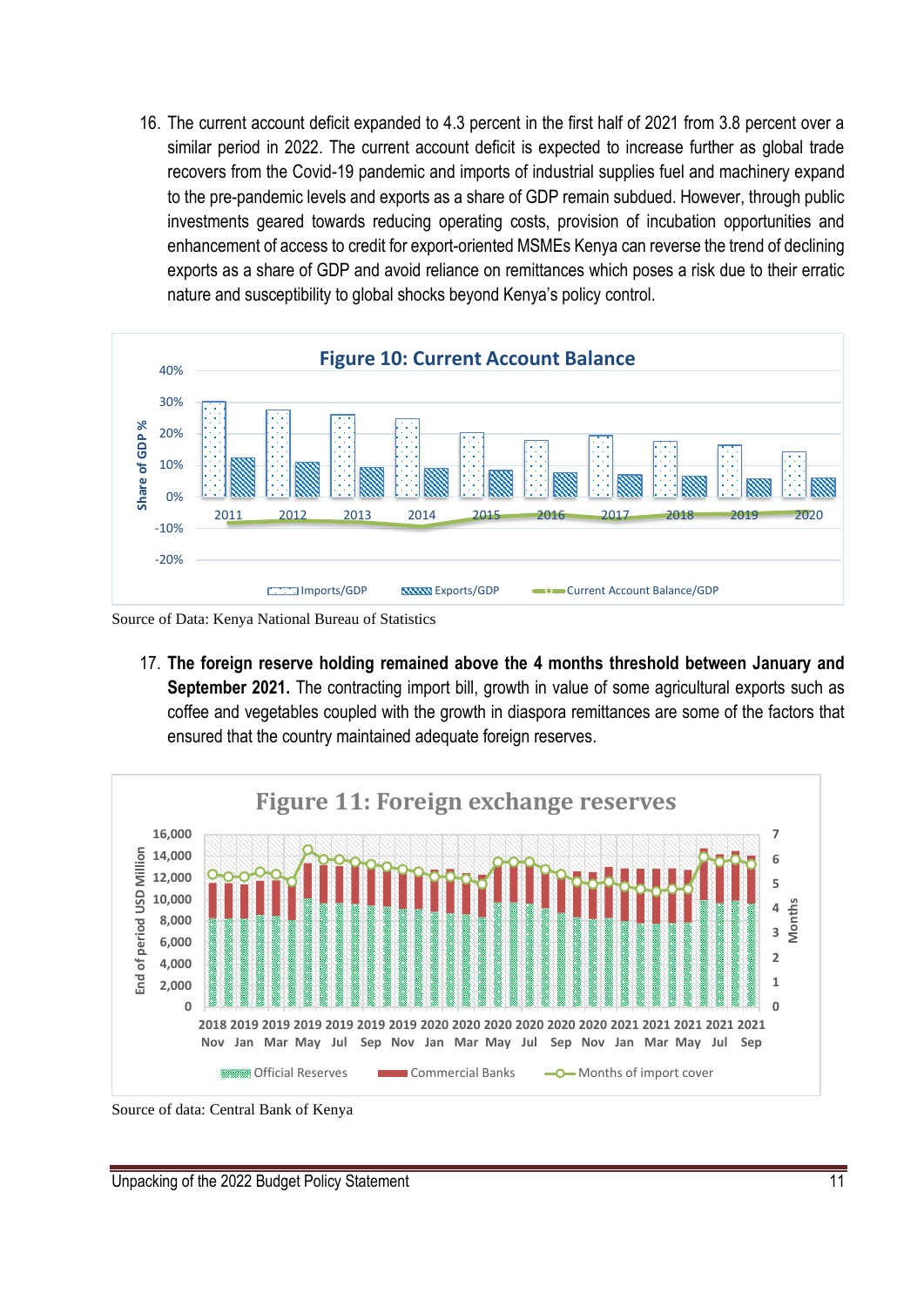18. **The Kenya Shilling depreciated relative to other major reserve currencies between October 2020 to October 2021.** The shilling depreciated by 2 percent, 7.5 percent and 6.9 percent against the US dollar, Sterling pound and Chinese yuan. Going forward, enhanced demand for imports, relatively weak exports of some agricultural products, slow recovery of the tourism sector, continued servicing of external debt coupled with a wait and see approach by international investors during the election period may contribute to further depreciation of the shilling. The weakening of the Shilling may make servicing of external debt more expensive over the medium term.



Source of data: Central Bank of Kenya



Source of data: Central Bank of Kenya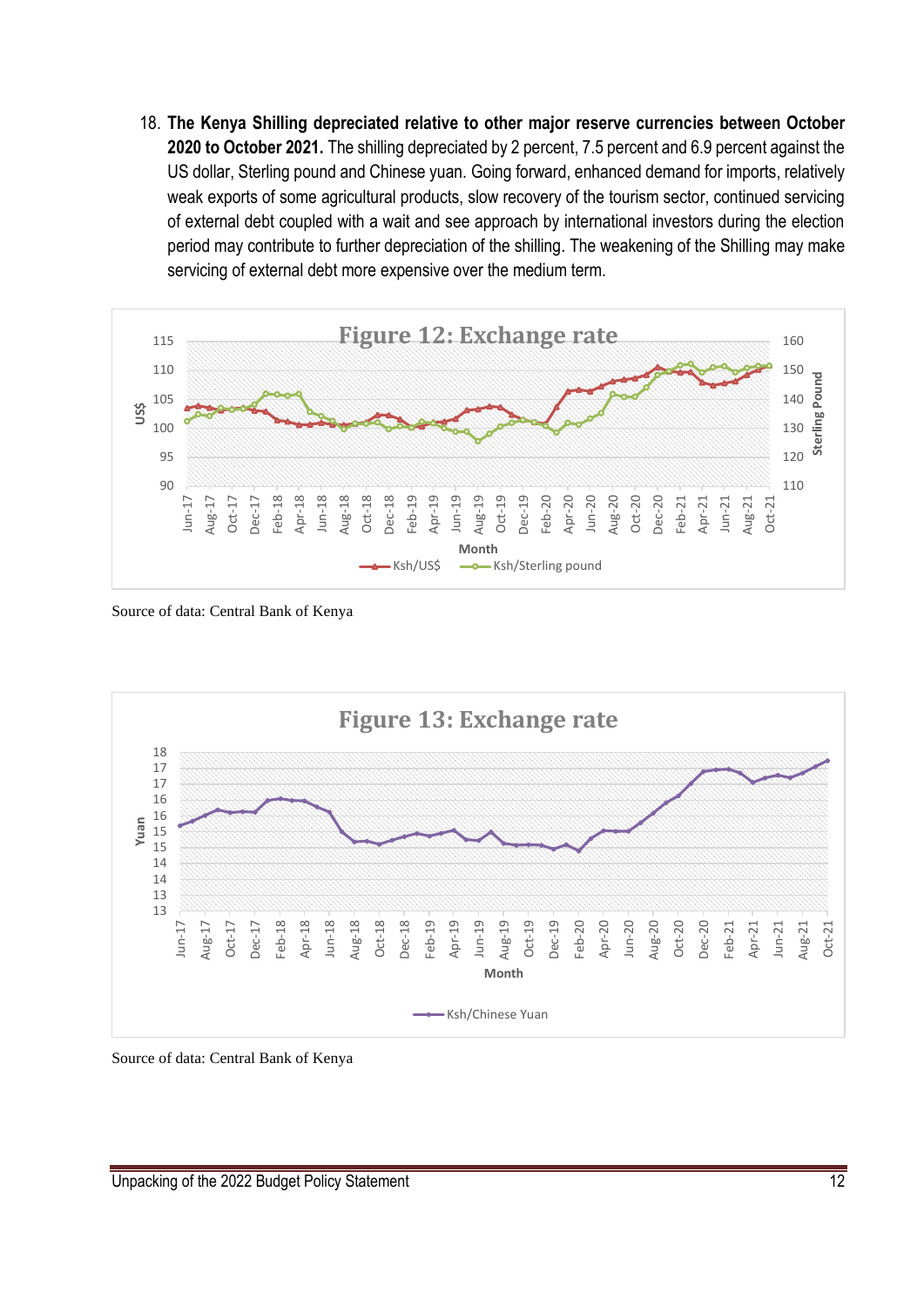#### **e. Nairobi Securities Exchange**

19. **The capital market recorded a slight upward swing in the third quarter of 2021**. The NSE 20 share index increased from 1,852 points in September, 2020 to 2,031 points in September 2021 as the economy partially recovered from the impact of the covid-19 pandemic. However, the capital market is yet to reverse the historical downward trend that persisted before the covid-19 pandemic.



Source of Data: Kenya National Bureau of Statistics & NSE

20. **Foreign investor participation has been on a downwards trend in 2021, declining from an average of over 60 percent between July 2020 and March 2021 to 52 percent in the third quarter of 2021**. The downward trend in foreign investor participation is expected to persist into 2022 as they implement a wait and see approach due to heightened political activities. Further, market concentration continues to be a major risk with the top five companies still accounting for more than 80 percent of the total market share at the NSE. This is an indication that strategies pursued by the Capital Market Authority to attract other big companies to list at the NSE have not been successful.

## **f. Fiscal Policy**

21. Ordinary revenue collection for the first quarter of 2021/22FY was Ksh. 442 billion, which amounted to around 25 percent of the ordinary revenue target set in 2021/22 FY printed estimates. Buoyed by the above-average revenue collection, the National Treasury has revised its ordinary revenue target upwards **by Ksh. 24.5 billion to Ksh. 1,800 billion**. However, given the expected slower economic recovery from the covid-19 pandemic and the impact of the lower than expected rainfall/drought experienced in the better part of 2021 on the performance of the economy, it is expected that ordinary revenue collection for the 2021/22 FY will be between Ksh. 1,668.8 billion and Ksh. 1,749.0 billion.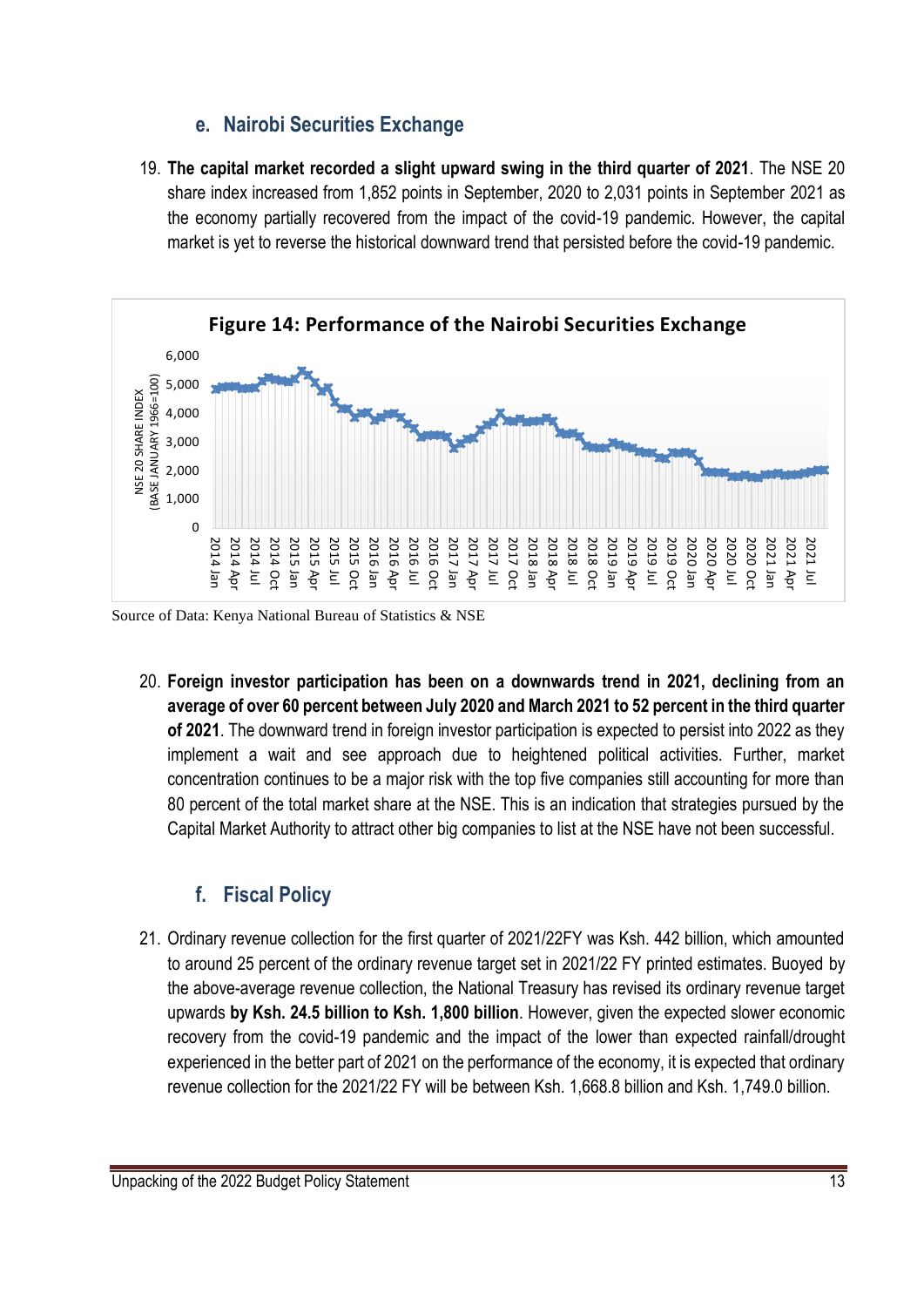| Table 3: Fiscal Operations (Ksh. billion) |                |                |                  |                |                     |                  |                |                |               |              |              |              |
|-------------------------------------------|----------------|----------------|------------------|----------------|---------------------|------------------|----------------|----------------|---------------|--------------|--------------|--------------|
|                                           | 2018/19        |                |                  | 2019/20        |                     |                  |                | 2020/21        |               | 21/22        | 22/23        | 23/24        |
|                                           |                |                | Dev              |                |                     | Dev              |                | Prel           |               |              |              |              |
|                                           | <b>Printed</b> | Actual         | %                | Printed        | Actual              | $\%$             | <b>Printed</b> | <b>Actual</b>  | Dev%          | <b>BPS</b>   | <b>BPS</b>   | <b>BPS</b>   |
| Revenue &                                 |                |                |                  |                |                     |                  |                |                |               |              |              |              |
| grants<br><b>Total Revenue</b>            | 1,998          | 1,725<br>1,705 | (13.7)           | 2,155          | 1,816               | (15.7)           | 1,950          | 1,815<br>1,784 | (6.9)         | 2,125        | 2,478        | 2,869        |
|                                           | 1,949          |                | (12.5)           | 2,116          | 1,796               | (15.1)           | 1,893          |                | (5.8)         | 2,063        | 2,431        | 2,821        |
| <b>Ordinary Rev</b>                       | 1,769<br>837   | 1,500          | (15.2)           | 1,877<br>884   | 1,574               | (16.2)           | 1,634<br>685   | 1,562<br>694   | (4.4)         | 1,800<br>818 | 2,142<br>997 | 2,516        |
| <b>Income tax</b><br><b>VAT</b>           | 464            | 1,401<br>685   | (18.1)<br>(10.8) | 496            | 1,384<br>707        | (20.1)<br>(22.6) | 482            | 411            | 1.3<br>(14.7) | 477          | 585          | 1,179<br>692 |
| <b>Import duty</b>                        | 119            | 414            | (10.5)           | 135            | 384                 | (27.6)           | 107            | 108            | 1.5           | 119          | 145          | 170          |
| <b>Excise duty</b>                        | 219            | 107            | (11.3)           | 242            | 98                  | (19.4)           | 241            | 216            | (10.4)        | 260          | 297          | 347          |
| <b>Other</b>                              | 130            | 194            | (23.3)           | 119            | 195                 | 59.3             | 119            | 133            | 11.3          | 127          | 118          | 129          |
| Appropriation-                            |                |                |                  |                |                     |                  |                |                |               |              |              |              |
| in-Aid                                    | 180            | 100            | 13.7             | 239            | 190                 | (6.9)            | 232            | 222            | (14.3)        | 263          | 290          | 305          |
| <b>Grants</b>                             | 48             | 20             | (59.4)           | 39             | 20                  | (48.9)           | 57             | 31             | (44.9)        | 62           | 47           | 48           |
| <b>Expenditure &amp;</b>                  |                |                |                  |                |                     |                  |                |                |               |              |              |              |
| <b>Net Lending</b>                        | 2,557          | 2,434          | (4.8)            | 2,796          | 2,627               | (6.0)            | 2,791          | 2,750          | (1.5)         | 3,154        | 3,324        | 3,551        |
| <b>Deficit Excl</b>                       |                |                |                  |                |                     |                  |                |                |               |              |              |              |
| <b>Grants</b>                             | (608)          | (729)          |                  | (680)          | (831)               |                  | (842)          | (966)          |               | (937)        | (879)        | (592)        |
| <b>Deficit Incl</b><br><b>Grants</b>      | (560)          | (709)          |                  | (641)          | (812)               |                  | (899)          | (934)          |               | (1,029)      | (846)        | (682)        |
|                                           |                |                |                  |                | As a percent of GDP |                  |                |                |               |              |              |              |
|                                           |                |                |                  |                |                     |                  |                | Prel           |               |              |              |              |
|                                           | <b>Printed</b> | <b>Actual</b>  |                  | <b>Printed</b> | <b>Actual</b>       |                  | <b>Printed</b> | <b>Actual</b>  |               | <b>BPS</b>   | <b>BPS</b>   | <b>BPS</b>   |
| Revenue &                                 |                |                |                  |                |                     |                  |                |                |               |              |              |              |
| grants                                    | 21.4           | 18.5           |                  | 21.1           | 17.3                |                  | 17.3           | 16.1           |               | 16.8         | 17.7         | 18.4         |
| <b>Total Revenue</b>                      | 20.9           | 18.3           |                  | 20.8           | 17.1                |                  | 16.8           | 15.8           |               | 16.3         | 17.4         | 18.1         |
| <b>Ordinary Rev</b>                       | 19.0           | 16.1           |                  | 18.4           | 15.0                |                  | 14.5           | 13.8           |               | 14.3         | 15.3         | 16.1         |
| Income tax                                | 9.0            | 7.4            |                  | 8.7            | 13.2                |                  | 6.1            | 6.1            |               | 6.5          | 7.1          | 7.6          |
| <b>VAT</b>                                | 5.0            | 4.4            |                  | 4.9            | 6.7                 |                  | 4.3            | 3.6            |               | 3.8          | 4.2          | 4.4          |
| <b>Import duty</b>                        | 1.3            | 1.1            |                  | 1.3            | 3.7                 |                  | 0.9            | 1.0            |               | 0.9          | 1.0          | 1.1          |
| <b>Excise duty</b>                        | 2.4            | 2.1            |                  | 2.4            | 0.9                 |                  | 2.1            | 1.9            |               | 2.1          | 2.1          | 2.2          |
| <b>Other</b>                              | 1.4            | 1.1            |                  | 1.2            | 1.9                 |                  | 1.1            | 1.2            |               | 1.0          | 0.8          | 0.8          |
| Appropriation-<br>in-Aid                  | 1.9            | 2.2            |                  | 2.3            | 1.8                 |                  | 2.1            | 2.0            |               | 2.1          | 2.1          | 2.0          |
| <b>Grants</b>                             | 0.5            | 0.2            |                  | 0.4            | 2.1                 |                  | 0.5            | 0.3            |               | 0.5          | 0.3          | 0.3          |
| <b>Expenditure &amp;</b>                  |                |                |                  |                |                     |                  |                |                |               |              |              |              |
| <b>Net Lending</b>                        | 27.5           | 26.1           |                  | 27.4           | 25.5%               |                  | 24.8           | 24.3           |               | 25.0         | 23.7         | 22.8         |
| <b>Deficit Excl</b><br><b>Grants</b>      | (6.5)          | (7.9)          |                  | (6.7)          | (8.3)               |                  | (8.0)          | $-8.5$         |               | $-8.6$       | $-6.4$       | $-4.7$       |
| <b>Deficit Incl</b>                       |                |                |                  |                |                     |                  |                |                |               |              |              |              |
| <b>Grants</b>                             | (6.0)          | (7.6)          |                  | (6.3)          | (8.1)               |                  | (7.5)          | $-8.3$         |               | $-8.2$       | $-6.0$       | $-4.4$       |

22. **The National Treasury projects that ordinary revenue as a share of GDP will increase from 13.8 percent in 2020/21 to over 16.1 percent by 2023/24.** However, there are no novel, specific and quantifiable revenue enhancement measures in the 2022 BPS that support the assertion of expected faster growth in tax revenue relative to economic activity. Consequently, in a no policy change scenario (baseline scenario), it is projected that ordinary revenue collection for 2022/23 FY will be between Ksh1,775.4 billion and Ksh. 1,971.8 billion.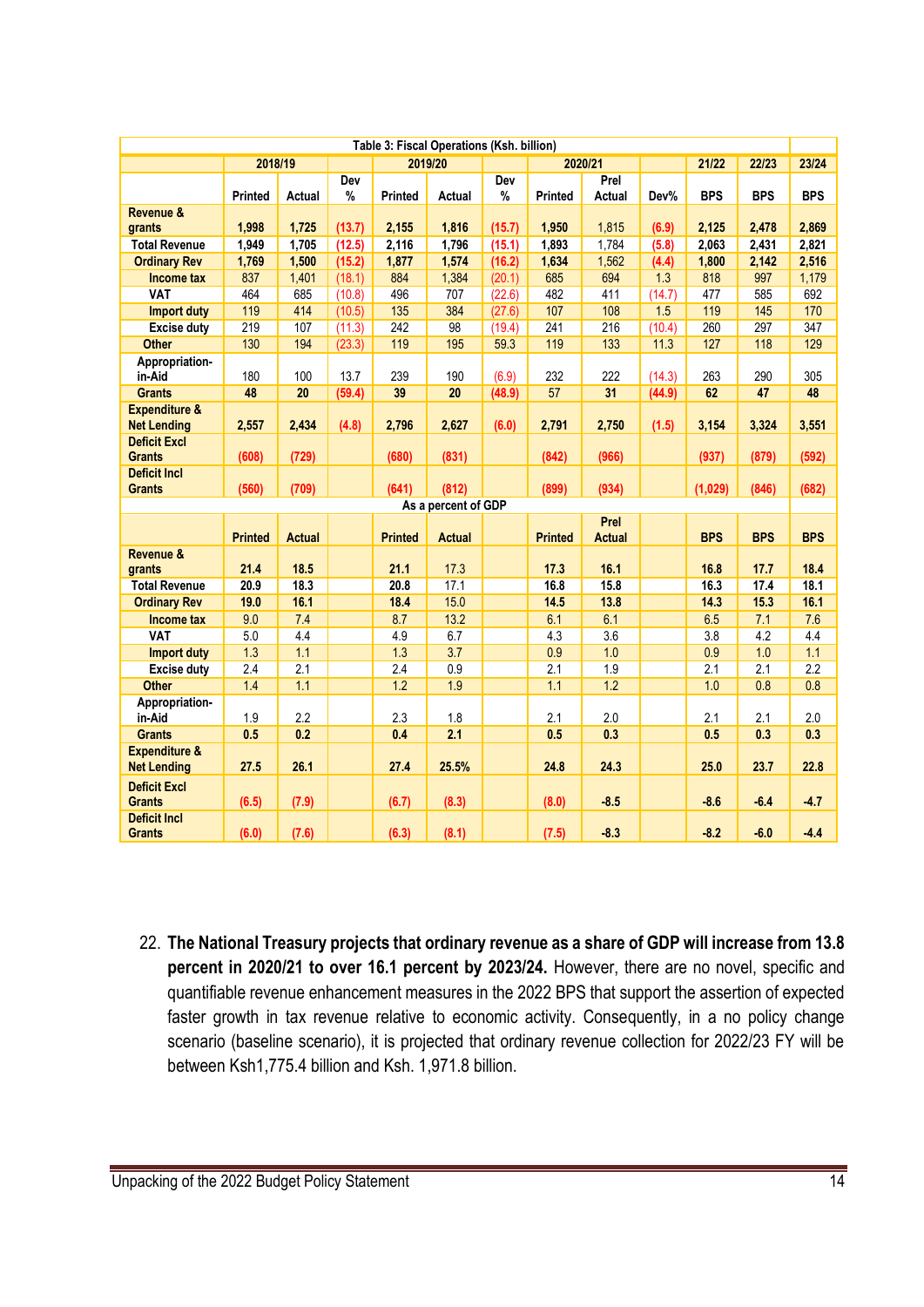| Table 4: Baseline scenario Revenue projections Ksh. million |            |                              |                   |                   |
|-------------------------------------------------------------|------------|------------------------------|-------------------|-------------------|
|                                                             |            | 2020/21                      | 2021/22           | 2022/23           |
|                                                             |            | Preliminary<br><b>Actual</b> | <b>Projection</b> | <b>Projection</b> |
| <b>Total Revenue</b>                                        | <b>BPS</b> | 1,783,747                    | 2,063,100         | 2,431,400         |
|                                                             | <b>PBO</b> | 1,783,747                    | 1,979,827         | 2,235,371         |
| <b>Ordinary Revenue</b>                                     | <b>BPS</b> | 1,562,015                    | 1,800,000         | 2,141,600         |
|                                                             | <b>PBO</b> | 1,562,015                    | 1,749,028         | 1,971,815         |
| <b>Income Tax</b>                                           | <b>BPS</b> | 694,053                      | 817,900           | 997,300           |
|                                                             | <b>PBO</b> | 694,053                      | 805,567           | 905,565           |
| <b>VAT</b>                                                  | <b>BPS</b> | 410,758                      | 477,100           | 584,700           |
|                                                             | <b>PBO</b> | 410,758                      | 468,593           | 541,085           |
| Import duty                                                 | <b>BPS</b> | 108,375                      | 118,800           | 144,900           |
|                                                             | <b>PBO</b> | 108,375                      | 118,400           | 137,224           |
| Excise duty                                                 | <b>BPS</b> | 216,325                      | 259,600           | 297,200           |
|                                                             | <b>PBO</b> | 216,325                      | 239,349           | 263,997           |
| <b>Other Revenue</b>                                        | <b>BPS</b> | 132,504                      | 126,700           | 117,500           |
|                                                             | <b>PBO</b> | 132,504                      | 117,119           | 123,945           |
| Appropriation-in-Aid                                        | <b>BPS</b> | 221,732                      | 263,000           | 289,800           |
|                                                             | <b>PBO</b> | 221,732                      | 230,799           | 263,556           |

- 23. The proposal in the 2022 Budget Policy Statement to have a medium-term revenue strategy (MTRS) for a period of 4 to 6 years is a welcome policy step that may enhance revenue collection in the future. However, it is not possible to evaluate/quantify the details of the specific policies contained in the MTRS since it is yet to be made public.
- 24. The second strategy aimed at fiscal consolidation proposed in the BPS involves reducing expenditures as a share of GDP. However, the proposals aimed at curbing the growth of expenditure through reduction of non-priority expenditures such as hospitality, training, travel and freezing of employment in non-priority sectors, coupled with implementation of Public Investment Management (PIM) Unit regulation for efficient management of public projects are similar to those proposed in past BPSs. Consequently, it is unlikely the National Treasury's target of reducing the fiscal deficit to deficit (including grants) to 3.5 percent (3.2 percent) in the medium term will be met.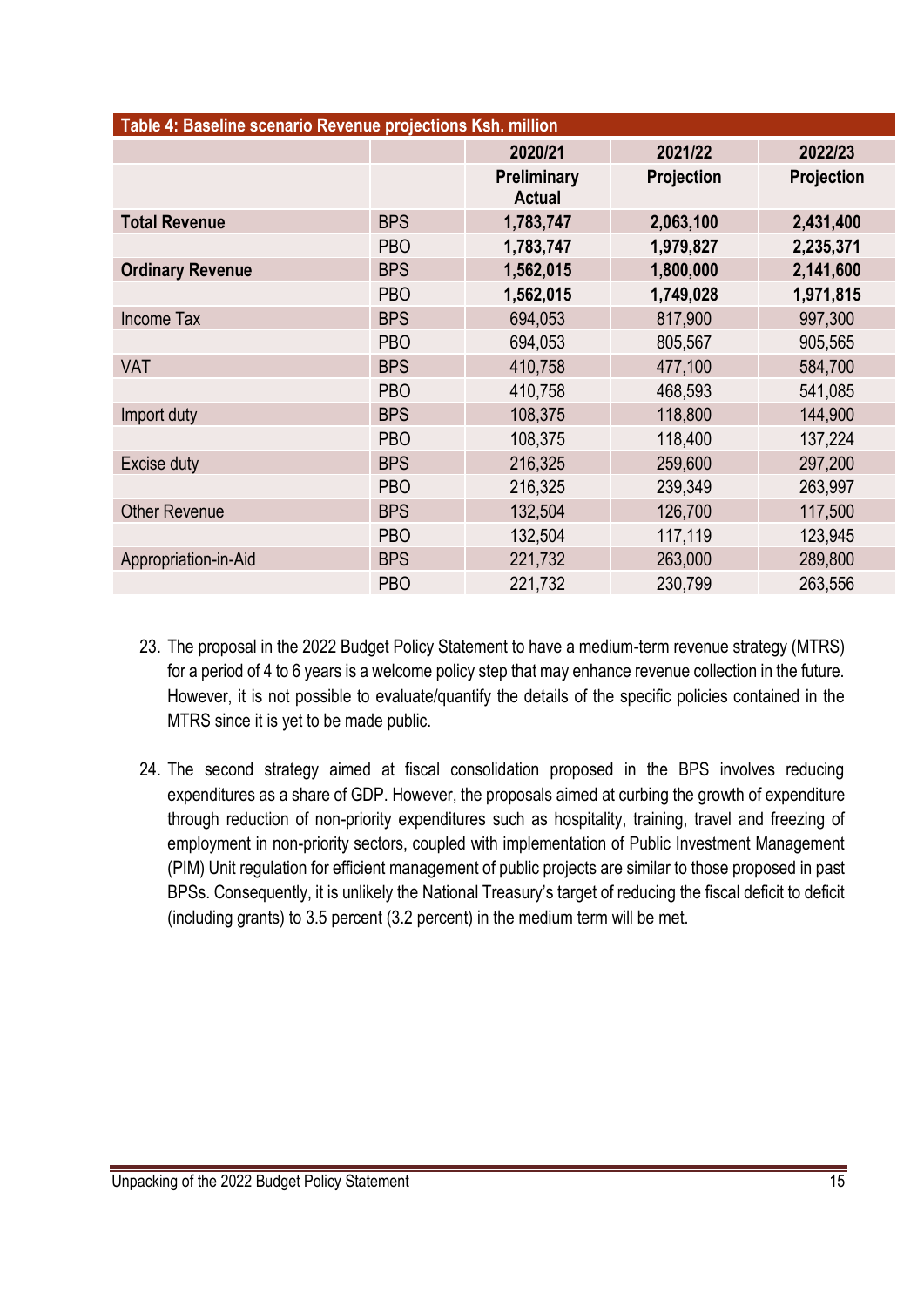| Table 5: Fiscal Projections as a share of GDP |             |                           |            |            |
|-----------------------------------------------|-------------|---------------------------|------------|------------|
|                                               |             | 2020/21                   | 2021/22    | 2022/23    |
|                                               |             | <b>Preliminary Actual</b> | Projection | Projection |
| <b>Total Revenue</b>                          | <b>BPS</b>  | 15.8%                     | 16.3%      | 17.4%      |
|                                               | <b>PBO</b>  | 15.7%                     | 15.8%      | 16.2%      |
| <b>Ordinary Revenue</b>                       | <b>BPS</b>  | 13.8%                     | 14.3%      | 15.3%      |
|                                               | <b>PBO</b>  | 13.7%                     | 13.9%      | 14.3%      |
| <b>Expenditure net lending</b>                | <b>BPS</b>  | 24.3%                     | 25.0%      | 23.7%      |
|                                               | <b>PBO</b>  | 24.2%                     | 24.1%      | 23.4%      |
| Deficit excl grants                           | <b>BROP</b> | $-8.5%$                   | $-7.9%$    | $-6.0%$    |
|                                               | <b>BPS</b>  | $-8.5%$                   | $-8.6%$    | $-6.4%$    |
|                                               | <b>PBO</b>  | $-8.5%$                   | $-8.3%$    | $-7.2%$    |
| <b>Nominal GDP Ksh. Billion</b>               | <b>BPS</b>  | 11,304.1                  | 12,628.1   | 14,002.1   |
|                                               | <b>PBO</b>  | 11,366.6                  | 12,551.7   | 13,799.9   |
|                                               | <b>WEO</b>  | 11,364.3                  | 12,652.0   | 14,059.5   |

### **Risks to the economic outlook**

- 25. The following are the risks to the fiscal economic outlook:
- **i. The emergence of new coronavirus variants:** The emergence of new coronavirus variants has resulted in some countries reintroducing travel restrictions, working from home directives as well as social distancing measures in public places. The possible reintroduction of measures aimed at containing the spread of new coronavirus variants in Kenya may contribute to job losses in the industry and service sector as well as slower than expected economic growth.
- **ii. Investor confidence:** Over the past two decades, uncertainty associated with general elections has had a negative impact on economic growth. Further, investors both foreign and domestic have tended to adopt a wait and see attitude before general elections. Therefore, over the next financial year, there may be a possible dampening of growth in private investment due to election-related activities.
- **iii. Weather-related shocks:** Below average rains for the better part of 2021 coupled with the drought in some parts of the country is expected to hamper growth in the agriculture and livestock sector in the coming year. Further, a possible rise in global food prices, coupled with weather-related shocks may push inflation towards the upper bound. The IMF (WEO October 2021) projected that overall food prices and cereal prices are expected to rise by 2% and 4% in 2022 respectively.
- **iv. Governance issues:** During election years, the pressure to facilitate election related spending and tax exemption poses a risk to the realization of the medium-term fiscal consolidation goals contained in the BPS.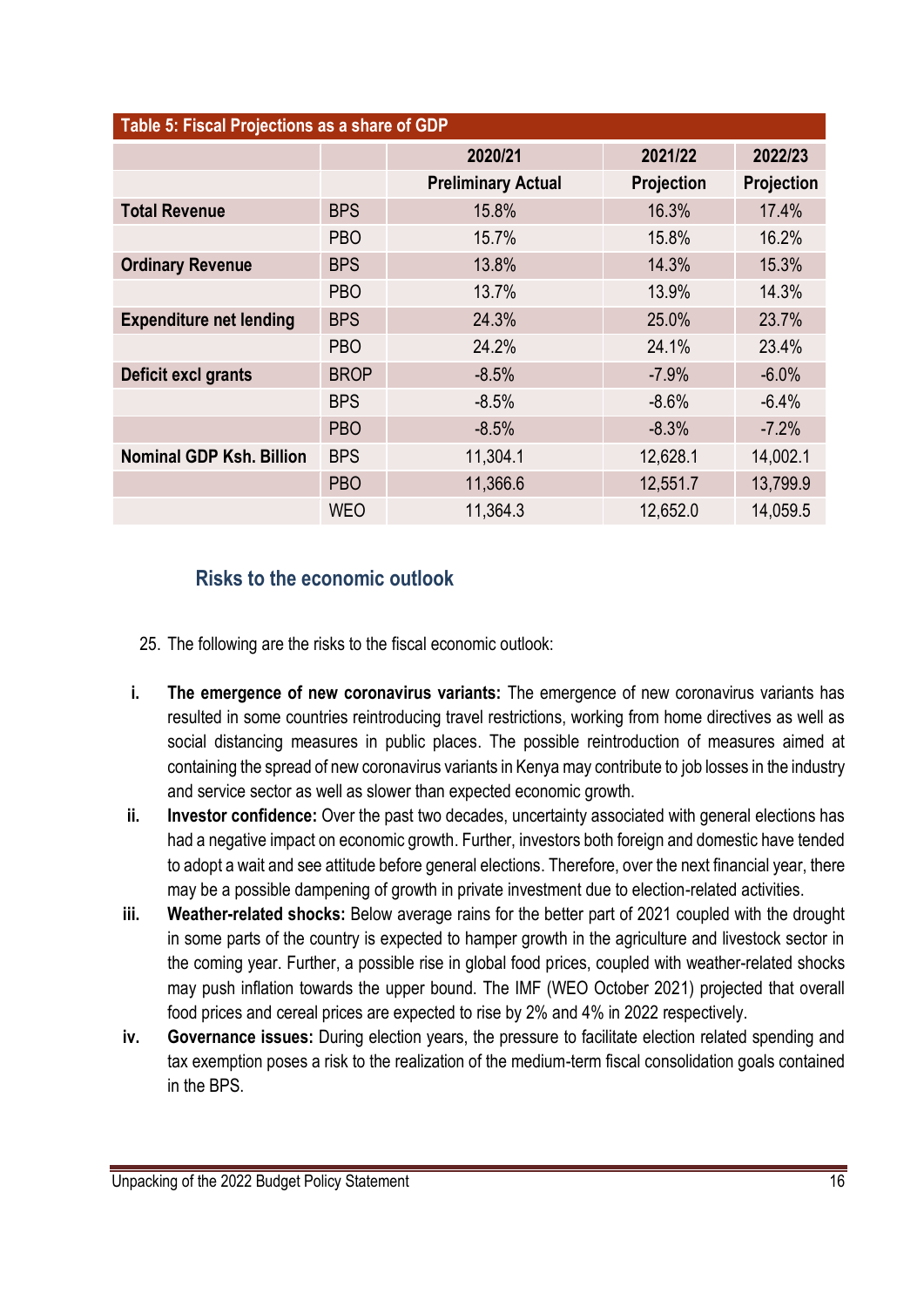# **IV. ACCELERATING ECONOMIC RECOVERY FOR IMPROVED LIVELIHOOD**

26. The policy thrust of the 2022 Budget Policy Statement is captured in two broad categories: the Economic Stimulus Programme and the Big Four Agenda. The primary objective is to accelerate economic recovery through some select priority economic policies and structural reforms to be implemented in the 2022/23 – 2024/25 MTEF period. The theme of the 2022 BPS is, *"accelerating economic recovery for improved livelihood."*

### **a. The Economic Stimulus Programme**

- 27. The proposed Economic Stimulus Programme (ESP) is the third in a series of stimulus responses to alleviate the adverse effects on the economy, brought about by the COVID-19 pandemic. The total cost is estimated at Ksh. 26.2 billion. It is indicated that the ESP will target key productive and service sectors. These include agriculture, health, education, drought response, policy, infrastructure, financial inclusion, energy and environmental conservation.
- 28. An effective ESP should be developed through consultation and should be timely, targeted and with a finite date. It is noted that ESP implementation in the country typically starts with a lot of interest and vigour but quickly loses steam after the initial stage as funds are removed from these projects and business as usual kicks in until another challenge comes along. As a result, many ESP projects never live long enough for the target to be achieved and are not followed through with an analysis of impact to determine their success or lack thereof.
- 29. With regard to timeliness, there is concern that implementing an ESP while a post-COVID ERS which is supposed to address the same concerns is already in the process of being implemented is simply a duplication of efforts. Given that the economy has been in recovery for some time now and that the post-COVID Economic Recovery Strategy (ERS) was expected to facilitate long term economic recovery through 2022; It is not clear why a third ESP is necessary at this juncture. Indeed, the implementation of several ESPs and an ERS in quick succession points to a tendency to continue such interventions in perpetuity even when they are no longer necessary or required. Most of these interventions do not have completion dates. Furthermore, their *targetedness* is debatable given that – even though addressing existing needs – they do not effectively cover the most in need, notably the MSMEs.
- 30. In reviewing the ESP, the following are some salient issues that have been observed:
- i. **Inadequate drought mitigation measures:** There is an allocation of Ksh. 1.5 billion for livestock offtake programme as a key drought mitigation response**.** Given the intensity of the prevailing drought crisis - one of the driest season recorded in eastern pastoral and coastal districts; 20 counties in stress or crisis categories; completely failed season in marginal agricultural households; and projected below average rainfall in 2022 long rains season – the BPS should have included more critical, well thought out and clear drought intervention measures extending to 2022. These could include provision of food aid, cash transfer payments, livestock feeds and supplements, provision of water; food redistribution channels. It is noted however that the government has launched an emergency relief cash transfer programme through the Ministry of Public Service, Gender, Senior Citizen Affairs and Special Programmes to households affected by drought. This has however not been highlighted in the BPS.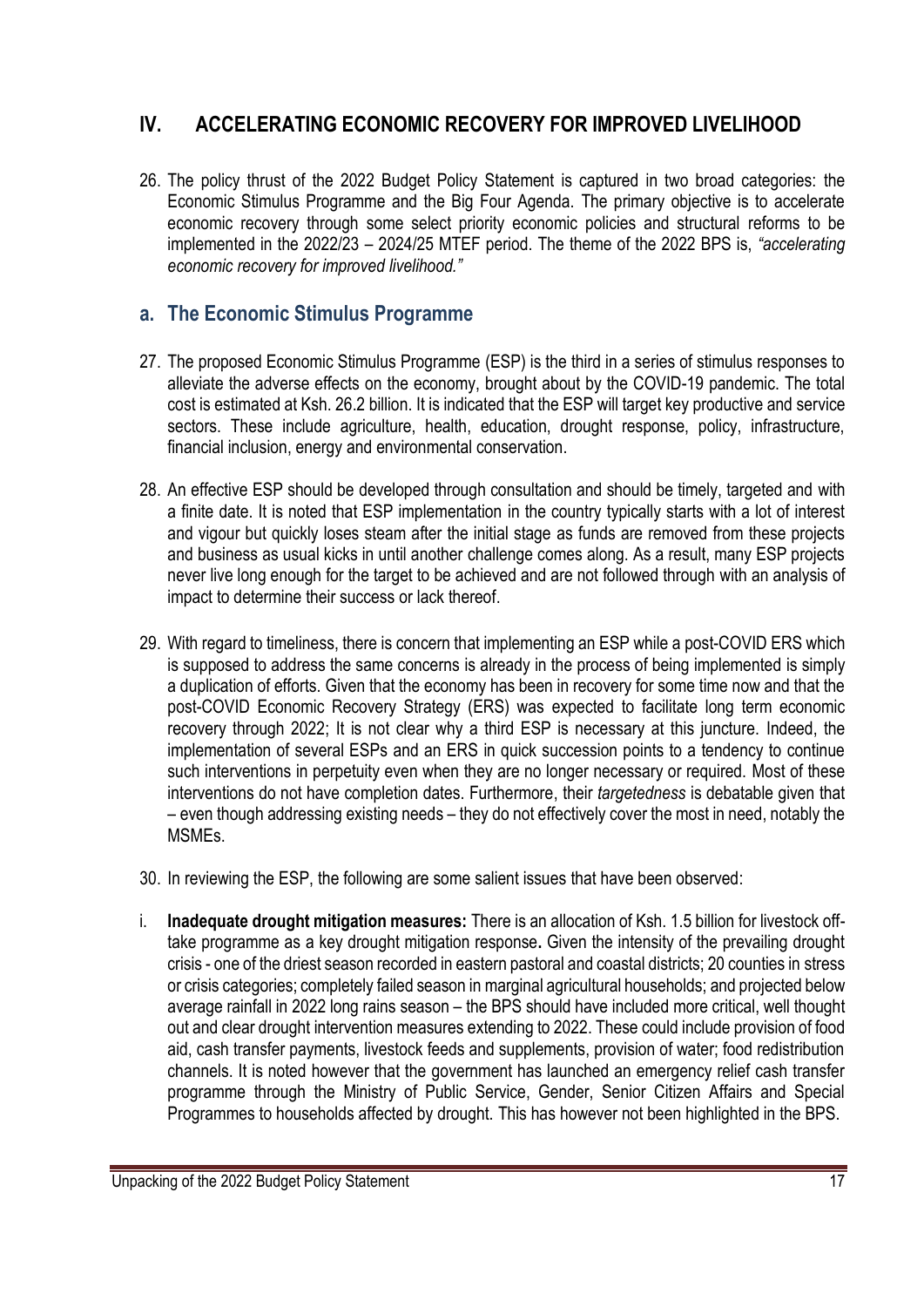**ii. Lack of clarity in intergovernmental relations and targeting of interventions:** there are several interventions in the BPS that require collaboration with counties but the framework of collaboration is unclear. These include Fertilizer subsidy for small scale tea farmers (Ksh. 1 billion); factory maintenance in the sugar belt (Ksh. 1.5 billion); reduction of prices for animal feeds; and construction of 50 new level 3 hospitals (Ksh. 3.2 billion). Additionally, some critical information is missing, notably a costing and implementation framework for the ESP projects. With regard to the level 3 hospitals, Information is required on the cost of building one level 3 hospital, equipping and staffing of the hospitals and the distribution across counties so as to ensure equity. For the factory maintenance in the sugar belt, all factories to benefit should be clearly mentioned, their location and the specifics of the maintenance to be carried out. With regard to ESP interventions in the coffee sub-sector, these have just been broadly stated without clear programmes / projects. This makes it difficult to track them in the budget.

#### iii. **Kazi Mtaani: employment creation vs. value creation?**

The Kazi Mtaani initiative is reported to have gainfully engaged 750,000 youth during the second stimulus. As a result, a further Ksh. 10 billion has been allocated for this intervention. The initiative typically entails menial temporary jobs for youth between 18 and 35 years. The third phase will focus on equipping youth with certifiable technical and vocational skills. There are concerns with regard to sustainability of the employment created through this channel. To create job opportunities, focus should be on value creation in the economy. As the economy continues to grow and innovate, jobs are automatically created.

## **b. Accelerating implementation of the Big Four Agenda**

31. The Big Four Agenda policies and priority programmes were designed to be implemented from 2018 to 2022. Ideally, this should therefore be the final year of implementing the Big Four Agenda. The 2022 BPS has taken stock of what has been achieved over the five year implementation period. However, some gaps are still evident under the four key strategic areas of focus. These are as follows:

#### **(i) Supporting value addition and raising the share of Manufacturing Sector to GDP to 15 percent by 2022**

- 32. Though the target of the government was to increase the share of the manufacturing sector to GDP to 15 percent, it is observed that the trend has actually been on the decline from 9.2% in 2018 to an estimated 7.6 percent as at 2020. This raises the question as to why the reported achievements have not translated into an increase of the manufacturing share in GDP even if not to 15 percent.
- 33. Key interventions under this pillar were in the following industries: textile; leather; agro-processing; construction materials; oil, mining and gas; iron and steel; ICT; and fish processing.
- 34. In the textile industry, it is reported that there have been significant progress in developing the Athi River Textile hub. Key achievements include provision of industrial warehouses, sheds and basic infrastructure facilities. As a result, it is reported that the sector has provided direct employment to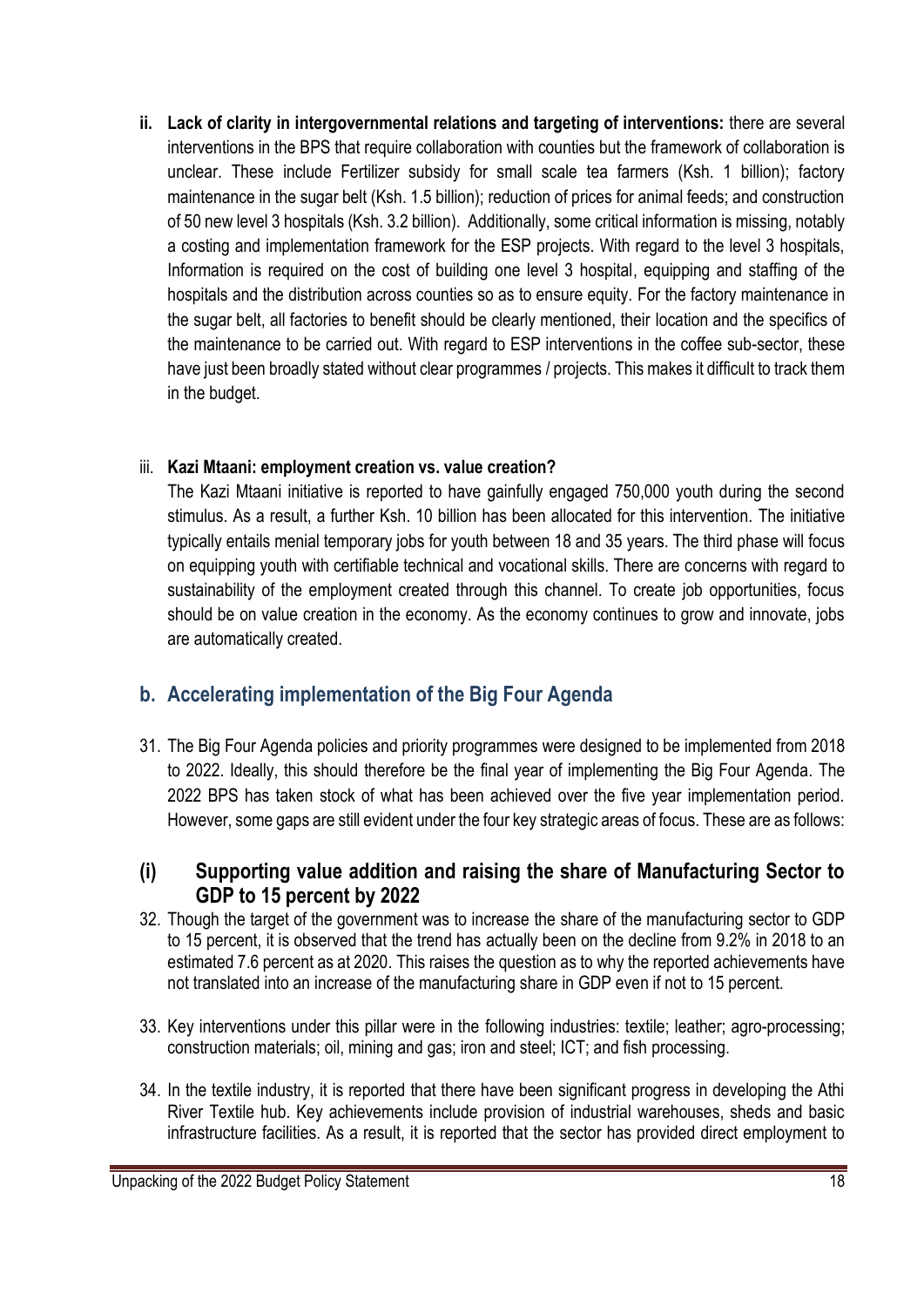57,158 people with a cumulative investment value of Ksh. 116 billion. The level of exports is reported to have increased. However, despite reports of Kenya being among the biggest exporters under AGOA, 'made in Kenya' brands are yet to make it big globally. Indeed, in 2020, apparel accounted for \*\* percent of all exports (KEPROBA, KNBS). According to the Kenya Association of Manufacturers, product competitiveness is one of the main challenges, with Kenya ranked at position 115 out of 152 countries. Thus to achieve higher apparel exports, product competitiveness has to be addressed.

- 35. Additionally, modernization of Rivatex as well as other integrated textile mills such as Thika Clothing Mills and Sunflag was expected to lead to increased textile and apparel production. The local production of BT cotton was expected to drive the process. However, the cultivation of BT cotton faced a significant delay and commercial farming was initiated in late 2020. However, recent reports indicate that the yield has been very good though there may be challenges with regard to distribution of farm inputs (seeds and fertilizer).
- 36. With regard to leather, the Kenanie Leather Industrial Park was the flagship project. The park was to have 15 tanneries, a training centre, common manufacturing facilities and a common effluent treatment plant. So far, it is reported that infrastructure has been improved in the park but activities are yet to fully pick up. A key challenge is the raw materials, the leather quality given the state of the livestock sector. The health of livestock has not been adequately invested in. Most who keep cows do so for prestige rather than livestock farming so many of these animals are weather hardened and hardly useful for meat or leather.

#### **(ii) Enhancing food and nutrition security to all Kenyans by 2022**

- 37. The target of the government was to achieve food and nutrition security by 2022 through supporting large scale production of staple food, expansion of irrigation schemes, increasing access to agricultural inputs and implementing smallholder farmer support programmes. Specifically, the target was to increase production of maize annually from 40 million 90 kg bags to 67 million bags by 2022; rice from 125,000 MT to 400,000 MT by 2022; and potatoes from 1.6 million MT to 2.5 million MT by 2022. This was to be achieved by placing an additional 700,000 acres under maize, potato, rice, cotton, aquaculture and feeds production; use locally blended fertilizer on a 50/50 basis and implement liming eg Maize; and avail incentives to reduce post-harvest losses from 20% to 15%.
- 38. Despite the 700,000 target, it is observed that land under irrigation has not increased significantly with flagship project Galana Kulalu only expanding farm acreage from 52,000 to 100,000. Nevertheless, the BPS reports that the government has increased food production through the national expanded irrigation programme that has constructed and rehabilitated irrigation schemes and waterpans across counties and especially in Arid areas. It is observed however that as we approach 2022, the country is facing one of the worst food crises on account of cumulative failed rainy seasons and is far from being food secure. The pinch of the drought in more than 20 counties points to significant gaps in implementation of big four interventions.
- 39. Notably, the target to increase access to agricultural inputs is facing delays due to challenges in implementation of the e-voucher subsidy programme. The programme was expected to ease access of inputs (seeds and fertilizer) by farmers but is yet to properly kick off. As a result, farmers tend to experience delays in accessing quality seeds which then delays the planting thereby affecting the produce.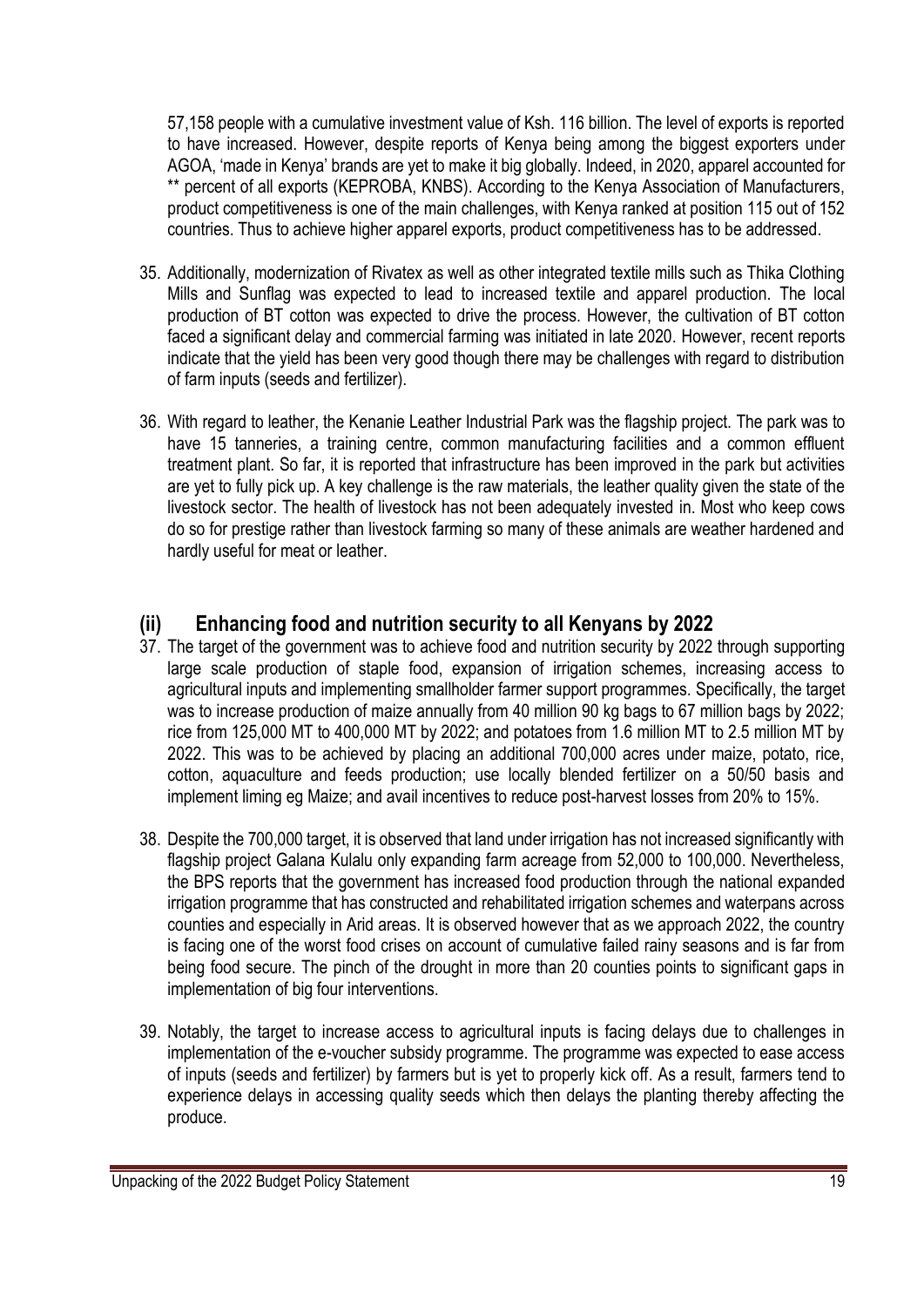### **(iii) Providing Universal Health Coverage**

- 40. Under this pillar, the target was to achieve 100% Universal Health Coverage. It was envisaged that by 2022, approximately 51.5 million people would have access to healthcare. The government carried out a UHC programme pilot in 4 counties which was deemed a success with some critical learning points. However, so far, the government is yet to scale this up to the entire country.
- 41. The supportive enablers towards achievement of UHC included expanding the number of health facilities, provision of specialized medical equipment and expansion of Linda Mama to bring on board mission and private hospitals. With regard to expanding the number of health facilities, the government is only just planning to build 50 new level 3 hospitals across counties through its third ESP. However, there are concerns with regard to distribution, total cost and timeline of implementation. It is noted that the government operationalized the Kenyatta University Teaching Research and Referral Hospital and the Othaya National Teaching and referral hospital and these have enhanced referral services. The original target under the UHC was to establish 10 referral hospitals.
- 42. On the equipping of hospitals with specialized equipment, it is observed that some hospitals have never been able to fully put in use the MES equipment provided due to lack of skilled personnel to operate the machinery. Furthermore, theatre equipment contract will expire in December 2022.
- 43. The Linda Mama programme is also facing challenges in implementation due to low uptake by private and faith based facilities on account of low reimbursement rates; inadequate emergency services; referral protocols.

#### **(iv) Provision of affordable and decent housing for all Kenyans**

- 44. Under this pillar, the target of the government was to provide 500,000 affordable new houses by year 2022 with the aim of improving living standards for all in major cities across the country. Further, the government was to implement policy and administrative reforms targeted at lowering construction costs and improving accessibility of low cost mortgages. These include reduction of corporate tax for developers who construct at least 400 units a year, establishment of National Social Housing Development Fund and establishment of Kenya Mortgages Refinance Company (KMRC).
- 45. So far, though still far from the 500,000 target, the government has been able to support construction of a number of affordable housing units, social housing units, national police and prisons services housing units and civil servants houses. Furthermore, the incorporation and capitalization of the KMRC has provided long terms funds to primary house mortgage providers and a number of civil servants have benefited from mortgage.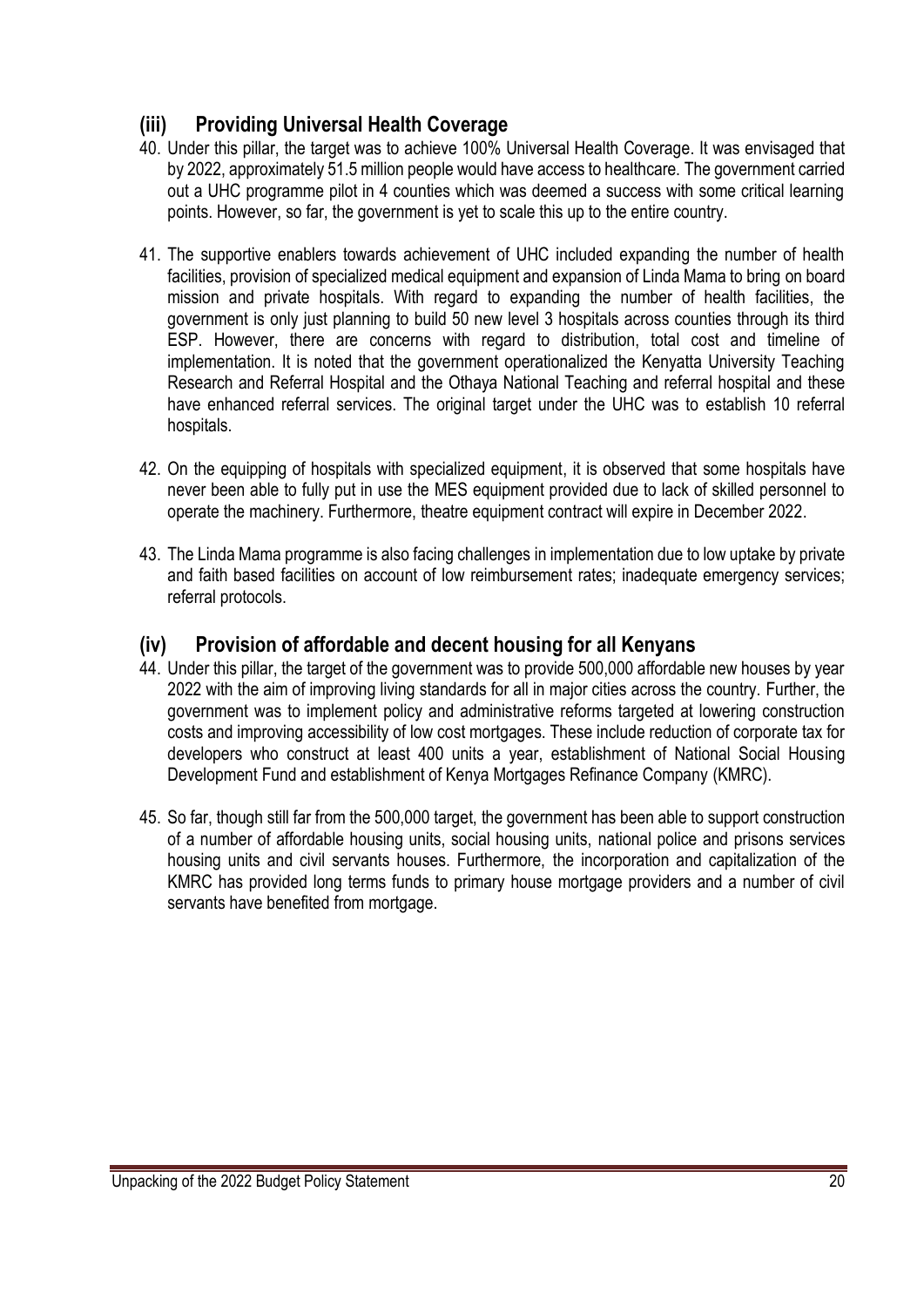# **V. BUDGET FOR FY 2021/2022 AND THE MEDIUM TERM**

46. The 2022 BPS projects total expenditure of Kshs. 3.309 billion in the 2021/2022 financial year which represents an increase of 9.2 percent from the approved budget of previous year. Bulk of the increase is on account of increase in Consolidated Fund Services expenditures, which is majorly driven by interest payments on public debt.

|                                   | <b>Budget</b><br>Approved | 2022 BPS Ceiling | % Change |
|-----------------------------------|---------------------------|------------------|----------|
|                                   | FY2021/22                 | for FY 2022/23   |          |
| <b>National Government</b>        | 1,942,008.80              | 2,075,014.60     | 6.85     |
| Executive                         | 1,886,207.90              | 2,017,653.30     | 6.97     |
| Parliament                        | 37,882.80                 | 38,476.60        | 1.57     |
| Judiciary                         | 17,918.20                 | 18,884.70        | 5.39     |
| <b>Consolidated Fund Services</b> | 718,316.80                | 864,125.00       | 20.30    |
| <b>County Equitable Share</b>     | 370,000                   | 370,000          | 0.00     |
| <b>Grand Total</b>                | 3,030,325.60              | 3,309,139.60     | 9.20     |

#### **Table 6: The distribution of resources between the arms of government and devolved units**

Source: The National Treasury and PBO, 2021

- 47. The sectors that will witness the highest increment will be National Security sector which is set to increase from Kshs. 162.2 billion to Kshs.203 billion, Energy, Infrastructure, and ICT from Kshs. 335.8 billion to Kshs.368.3 billion and Education sector from Kshs.503.9 billion to Ksh.525.9 billion.
- 48. The Agriculture and Rural Development sector, despite being outlined as one of the key intervention sectors both under the ERS and the Big Four Agenda, its budget allocation ceilings have been reduced by Ksh.11.8 billion. The ceiling also does not have a linkage to proposed government interventions for the sector e.g., Kshs. 3.5 billion for interventions in the tea, sugar and coffee subsectors; and Kshs. 1.5 billion for the National Livestock Off-take programme.
- 49. The National Security Sector has been allocated an additional ceiling of Kshs. 40.8 billion compared to approved estimates of the previous year. Most of the new projects are donor funded under the Ministry of Defense. The Education sector ceilings does not have a linkage to proposed government interventions for the sector e.g., the Kshs. 8 billion for CBC infrastructure expansion, and recruitment of additional teachers.
- 50. The General Economic and Commercial Affairs sector has recorded Kshs. 4.2 billion in efforts to scale up the Economic Recovery Stimulus, the Big four Agenda, promote exports, deepen EAC integration and basin-based development. However, it's worth noting that allocations do have a clear linkage to proposed government interventions for the sector e.g., supporting growth of manufacturing through targeted investments in agro-processing industries and industrial parks, promotion of exports and promotion of sustainable tourism.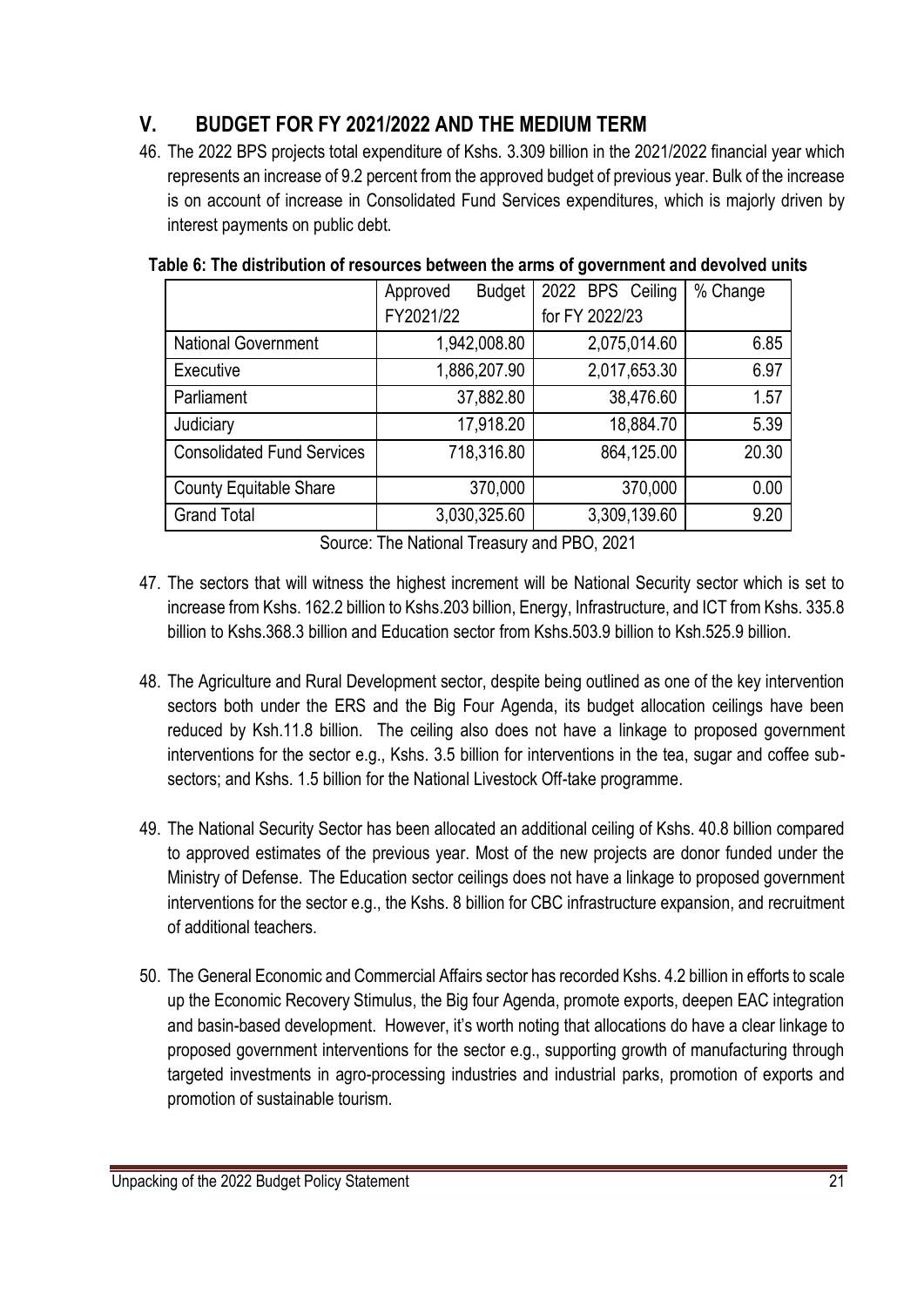|                | <b>SECTORS</b>                                                     | <b>Approved</b><br><b>Budget</b><br><b>Estimates for FY</b><br>2021/22 (in<br>millions) | 2022/23<br>ceilings<br>(in<br>millions) | % Share in<br><b>Total</b><br><b>Ministerial</b><br><b>Expenditure</b> | <b>Difference</b><br>2022/23<br>ceilings vs.<br>approved<br>budget ceilings<br>for FY 2021/22<br>(in millions) |
|----------------|--------------------------------------------------------------------|-----------------------------------------------------------------------------------------|-----------------------------------------|------------------------------------------------------------------------|----------------------------------------------------------------------------------------------------------------|
| 1              | Agriculture, Rural and Urban<br>Development                        | 75,735.90                                                                               | 63,897.90                               | 3.08                                                                   | (11, 838)                                                                                                      |
| $\overline{2}$ | Energy, Infrastructure, and<br><b>ICT</b>                          | 335,812.30                                                                              | 368,300.00                              | 17.75                                                                  | 32,488                                                                                                         |
| $\overline{3}$ | <b>General Economics and</b><br><b>Commercial Affairs</b>          | 20,583.10                                                                               | 24,870.00                               | 1.2                                                                    | 4,287                                                                                                          |
| 4              | Health                                                             | 121,090.30                                                                              | 126,352.00                              | 6.09                                                                   | 5,262                                                                                                          |
| 5              | Education                                                          | 503,971.10                                                                              | 525,949.50                              | 25.35                                                                  | 21,978                                                                                                         |
| 6              | Governance, Justice, Law<br>and Order                              | 217,318.90                                                                              | 231,930.40                              | 11.18                                                                  | 14,612                                                                                                         |
| $\overline{7}$ | Public Admin and<br><b>International Relation</b>                  | 332,521.40                                                                              | 346,998.10                              | 16.72                                                                  | 14,477                                                                                                         |
| 8              | <b>National Security</b>                                           | 162,202.70                                                                              | 203,097.00                              | 9.79                                                                   | 40,894                                                                                                         |
| 9              | Social Protection, Culture<br>and Recreation                       | 72,194.30                                                                               | 72,891.50                               | 3.51                                                                   | 697                                                                                                            |
| 10             | Environmental Protection,<br><b>Water and Natural</b><br>Resources | 100,585.90                                                                              | 110,728.00                              | 5.34                                                                   | 10,142                                                                                                         |
|                | <b>Grand Total</b>                                                 | 1,942,008.50                                                                            | 2,075,014.40                            | 100                                                                    | 133,005.9                                                                                                      |

**Table 7: the summary of Expenditure ceilings by sector.** 

**Source: The National Treasury and PBO, 2021**

#### **VI. COUNTY FINANCIAL MANAGEMENT AND VERTICAL DISTRIBUTION OF RESOURCES**

## **I. Vertical Distribution of Nationally Raised Revenue**

#### **a) Equitable Share**

- 51. **The County Governments have received Equitable Share of over Kshs. 2 trillion from the FY 2013/14 to FY 2020/21.** In the FY 2022/23, out of the total projected shareable revenue of Kshs. 2,141.6 billion, the National Treasury proposes an allocation of Kshs. 370 billion to the County Governments. This is equivalent to 26.2 per cent of the most recent audited and approved accounts for the financial year 2017/18 of Kshs. 1,413.69 billion.
- 52. **The allocation to county government's shareable revenue has remained at Kshs. 370 billion despite the counties increased needs for post-COVID 19 recovery and drought situation in the Counties**. This is attributed to the government's fiscal consolidation strategy. In addition, the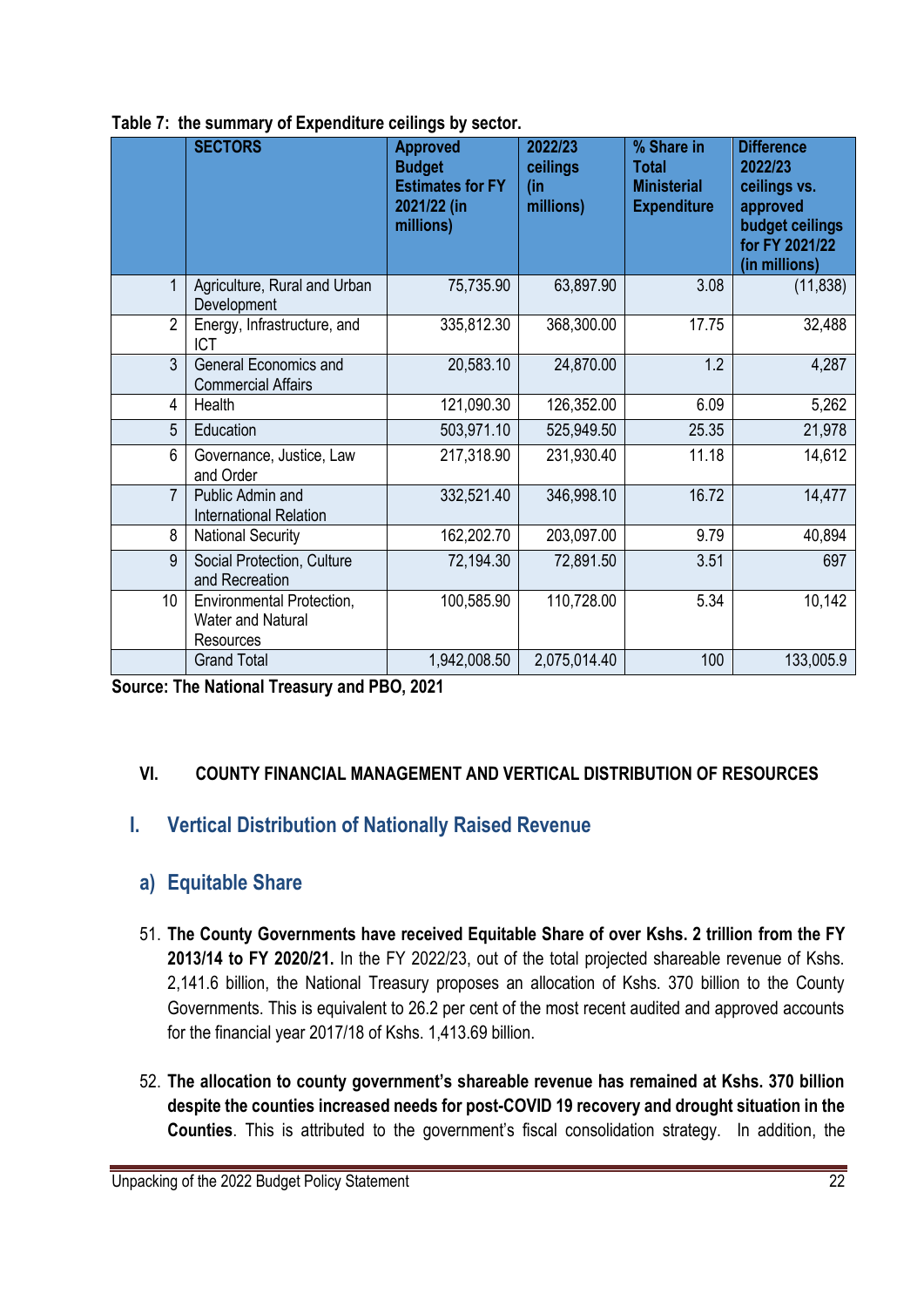allocation to counties has not factored in inflation, which currently stands at 5.8 per cent. This is likely to affect the level of service delivery by counties as the cost of goods continue to rise while resources allocated remain stagnant.

53. **Ordinary revenue raised each year must be shared between debt repayment, recurrent expenditure, and county allocations. A higher proportion of ordinary revenue is taken up by debt repayment, thereby reducing the share that goes to counties as equitable share.** County equitable share of revenue as a percentage of ordinary revenue has decreased from 22 percent in the FY 2017/18 to 17 percent in the FY 2022/23. This is projected to decrease further to 13 percent in the FY 2024/25. However, the interest payments as a percentage of ordinary revenue have increased from 24 percent in the FY 2017/18 to 30 percent in the FY 2022/23. This means that any additional revenue raised by the government goes towards servicing debt.

| <b>Item</b>                                        | 2017/18  | 2018/19  | 2019/20  | 2020/21  | 2021/22  | 2022/23  | 2023/24  | 2024/25  |
|----------------------------------------------------|----------|----------|----------|----------|----------|----------|----------|----------|
| <b>Ordinary Revenue</b>                            | 1,365.00 | 1,499.80 | 1,573.40 | 1,562.00 | 1,775.60 | 2,141.60 | 2,516.30 | 2,807.40 |
| Equitable Share                                    | 302      | 314      | 316.5    | 316.5    | 370      | 370      | 375      | 380.2    |
| Equitable share as<br>% of ordinary<br>revenue     | 22.12    | 20.94    | 20.12    | 20.26    | 20.84    | 17.28    | 14.9     | 13.54    |
| Interest Payments                                  | 323.9    | 375.7    | 437.2    | 495.1    | 560.3    | 644      | 695.6    | 713.8    |
| Interest Payments<br>as a % of ordinary<br>revenue | 23.7     | 25.05    | 27.79    | 31.7     | 34.56    | 30.07    | 27.6     | 25.43    |

#### **Table 8: Equitable Share and Interest Payments (Kshs. Billions)**

**Source: National Treasury**

## **b) Conditional Allocations**

54. County Governments received over Kshs. 200 billion as Conditional Allocations between FY 2017/18 and FY 2020/21. These additional allocations accrue from the National Government share of revenue as well as loans and grants from development partners and were allocated through the Division of Revenue Acts. However, the High Court Ruling on petition 252 of 2016 held that conditional or unconditional grants can be issued to the county level of government under Article 190 of the Constitution or through an agreement between the two levels of government but not in the Annual Division of Revenue Act. The Court directed the development of an alternative mechanism for disbursement of conditional grants to counties, in which the Senate developed and approved the County Governments Grants Bill, 2021. The Bill was sent to National Assembly where it was approved with an amendment and a message sent to Senate on the same for consideration. In FY 2022/23, the National Treasury proposes to allocate Kshs. 37 billion as additional conditional allocations to Counties.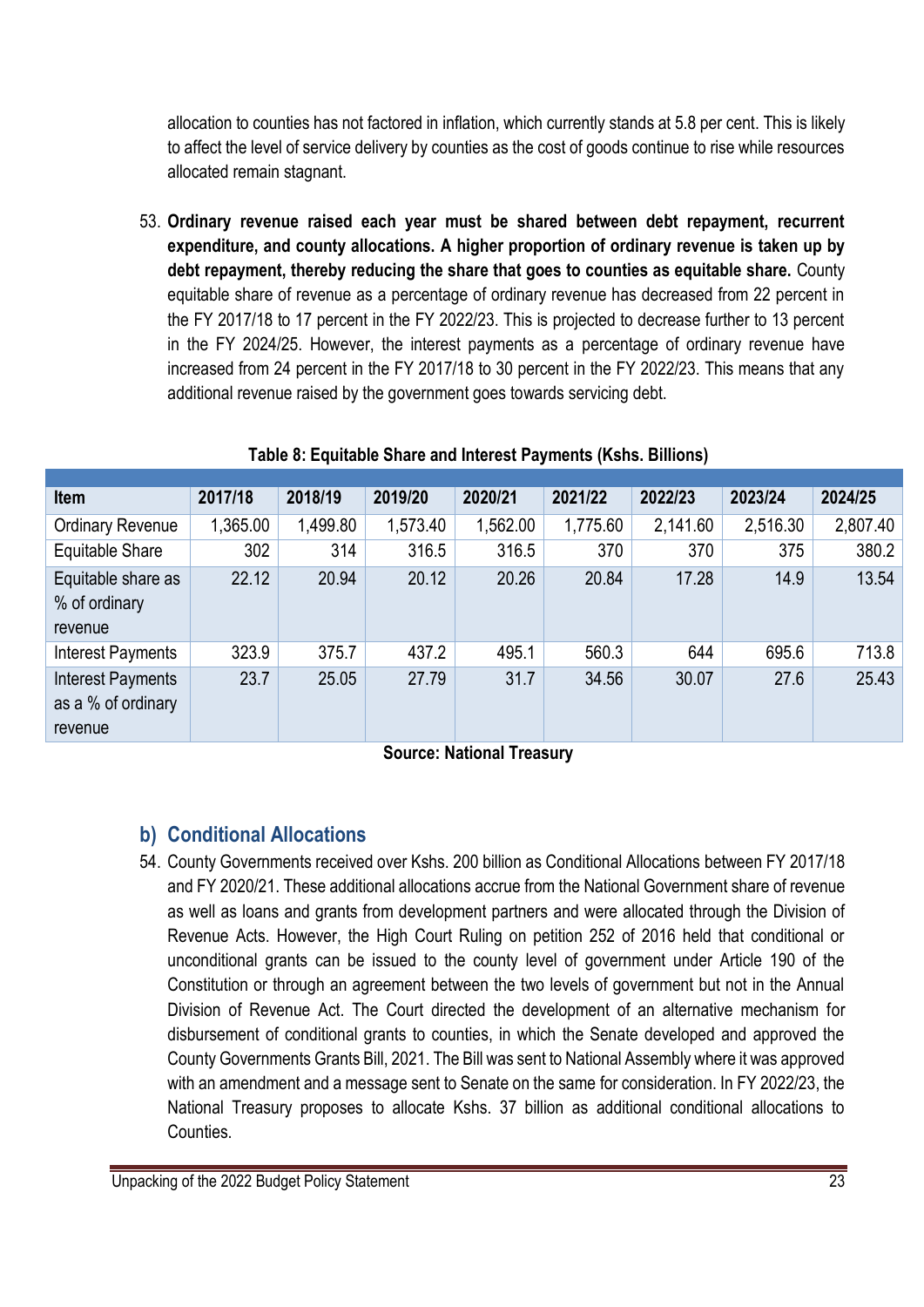#### **II. County Financial Management**

### **a) Fiscal Responsibility**

- 55. **Most County Governments have been able to meet the fiscal responsibility principle of at least 30 percent of development expenditure during budget approval but not on actual spending.** Section 107(2)(b) of the PFM Act provides that the County Governments should allocate at least 30 percent of their budget to development. Counties usually comply with this requirement during the approval of the budget. However, actual expenditures reported by the Controller of Budget (COB) indicate that during budget implementation, many counties depart from this principle.
- 56. **The COB reports indicate that for the FY 2020/21, 34 county governments were not able to meet the wage bill legal threshold.** Regulation 25 (1) (b) of the PFM (Count Governments), Regulations, 2015, provides for the wage bill to not exceed 35 percent of each County Government's total revenue. It is also important to note that there are counties whose wage bill spending is over fifty percent of their total revenue. This is likely to hamper service delivery as allocations to social, economic and productive sectors are minimal.

### **b) Pending Bills**

57. **Pending Bills in the counties increased from Kshs. 34.54 billion in the FY 2018/19, Kshs. 113.85 billion in the FY 2019/20 to Kshs. 102.69 billion in the FY 2020/21**. This is however based on reporting by county governments and not verified information by the Auditor General. The county with the highest outstanding pending bills is Nairobi City with a pending bill of Kshs. 78.7 billion in the FY 2019/20 and Kshs. 54.32 billion in the FY 2020/21. Pending bills are mainly because of weak internal control mechanisms, over commitment of budgets, underperformance of Own Source Revenue, and failure to adhere to approved work plans.

#### **c) Weak Budgetary Control and Use of Revenue at Source**

58. The Controller of Budget reports indicate that county government expenditures exceed the approved exchequer issues and budget ceilings. This is as a result of weak budgetary control, possible use of revenue at source and cases of misappropriation of funds.

#### **d) Statutory Remittances**

59. Unremitted retirement contributions at the county governments stood at Kshs. 52.5 billion in December 2020. The county governments have not been remitting retirement contributions to the various retirement schemes. This will inconvenience exiting employees of County Governments when accessing their benefits.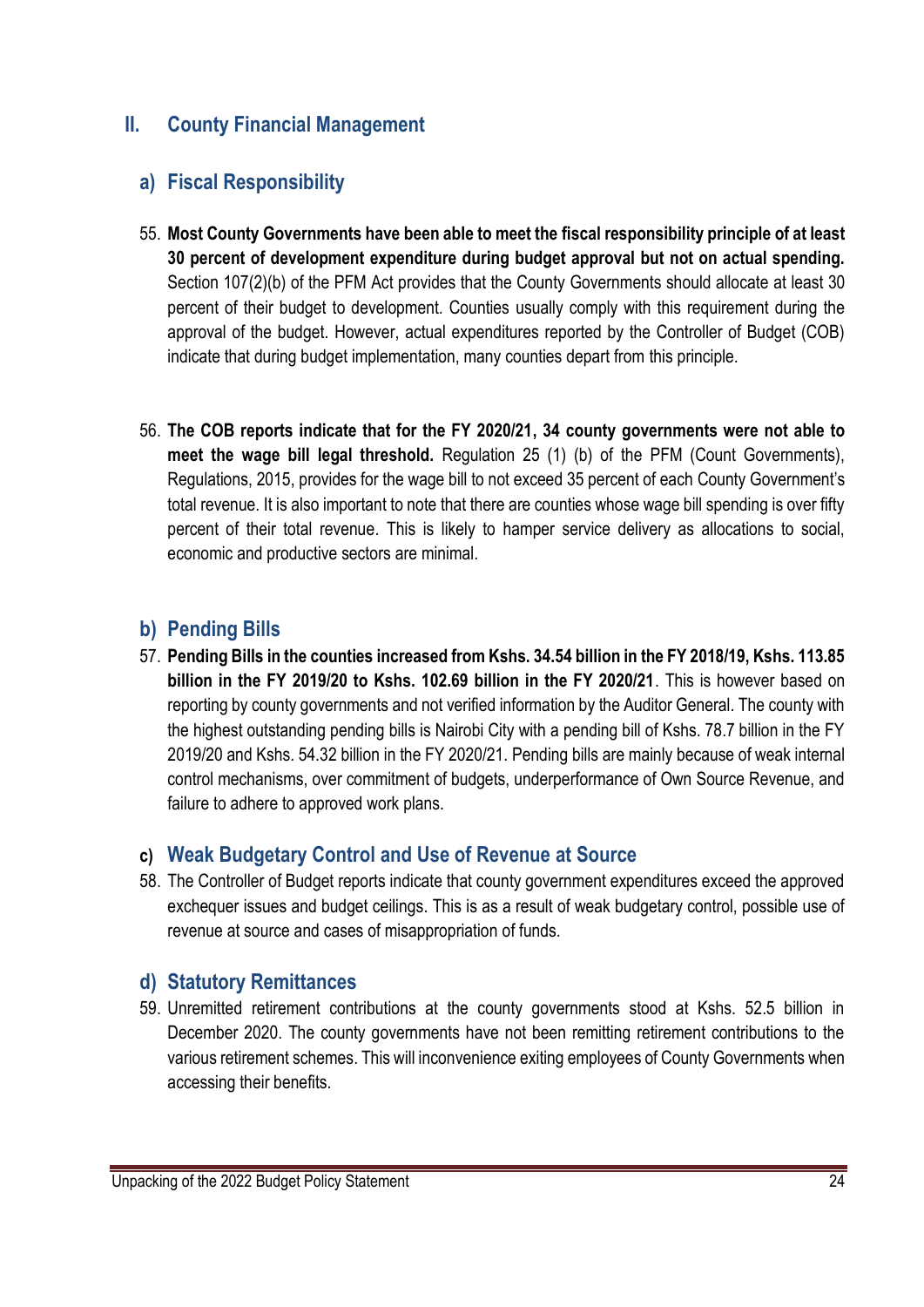#### **e) Counties Own Source Revenue**

- 60. The Own Source Revenue (OSR) collection by counties from FY 2013/14 to FY 2020/21 was Kshs. 270.7 billion against a target of Kshs. 442.6 billion. The low own source revenue (OSR) collection by counties has led to overdependence on the national government share for funding their operations. Actual collection of OSR for the period FY 2013/14 to FY 2018/19 indicates that Embu, Bungoma, and Garissa tripled their OSR collection in the six years. However, Homa-Bay, Busia, Wajir, and Mandera OSR collection in the six years was worse than their revenue collection in the first year of fiscal decentralization.
- 61. The National Policy to support Enhancement of County Governments OSR addressed areas of collaboration between the National Treasury and County governments to ensure that counties actualize their revenue potential, one of the areas of collaboration include working with the Ministry of Lands and Physical Planning to develop a National Rating Legislation to replace the outdated Valuation for Rating Act (Cap.266) and (Cap. 267). The second area of collaboration includes the Ministry of Industrialization, Trade, and Enterprise Development through the development of a Trade Bill which would harmonize business licensing across county borders.
- 62. According to a study by World Bank in 2018 on Own Source Revenue potential and tax gap in Kenya County Governments, the county revenue potential ranges between Kshs 55 billion and Kshs 173 billion compared to an average of Kshs 35 billion which is currently collected each year. Majority of the counties show gaps ranging from 35% to 94% between actual and potential revenue collection. This means that counties can actually fund a higher share of local service delivery from OSR if the potential is realized.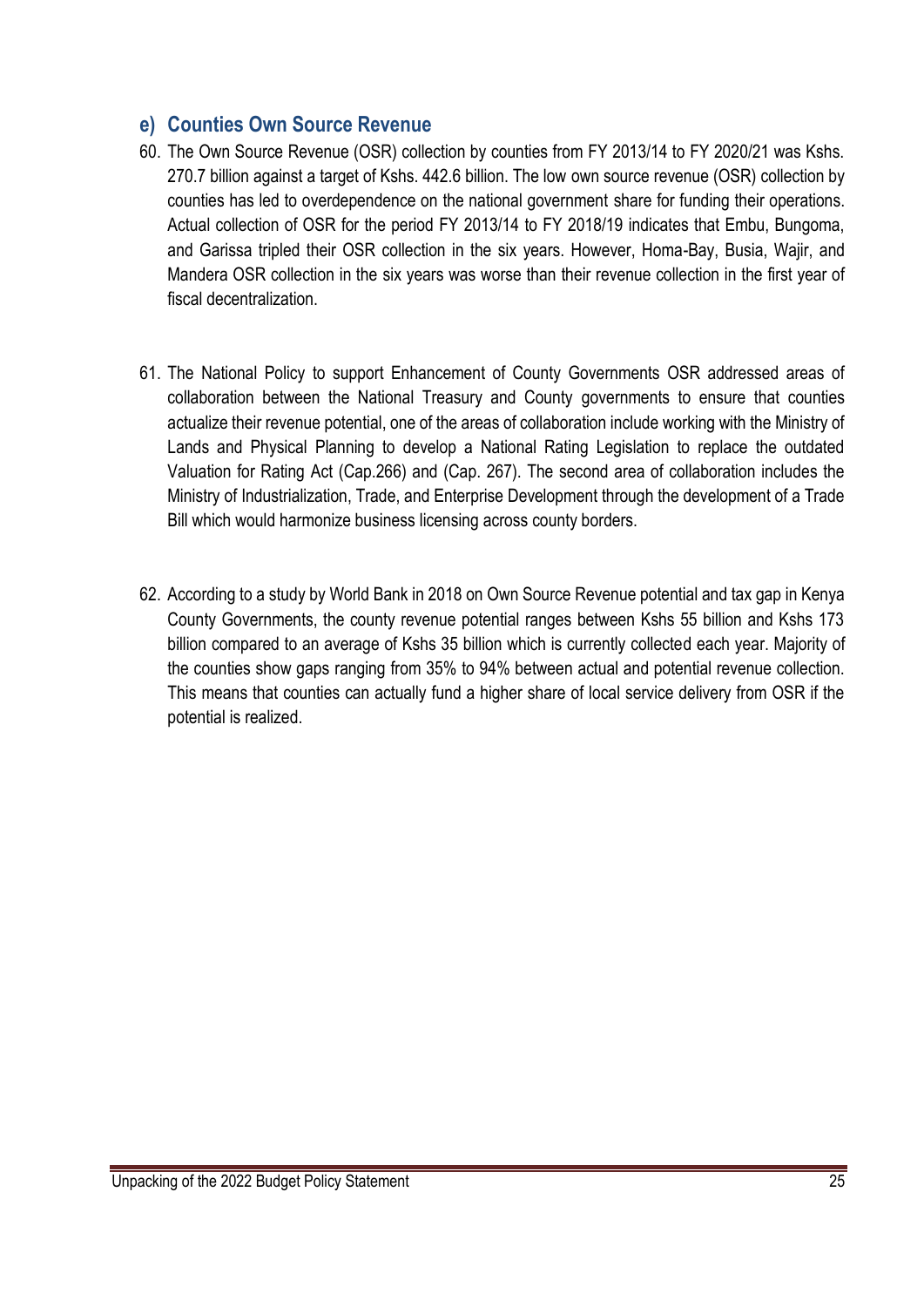#### **ANNEX 1: COMPLIANCE CHECK FRAMEWORK**

| <b>LEGAL FRAMEWORK</b> |                                                                                                                                                                                                       |                                |                      |                                                    |                                  |                                                      |                                    |  |  |  |  |
|------------------------|-------------------------------------------------------------------------------------------------------------------------------------------------------------------------------------------------------|--------------------------------|----------------------|----------------------------------------------------|----------------------------------|------------------------------------------------------|------------------------------------|--|--|--|--|
|                        |                                                                                                                                                                                                       | <b>CONSTITUTI</b><br><b>ON</b> | PFM,<br>ACT,<br>2012 | <b>PFM</b><br><b>REGULAT</b><br><b>IONS</b> , 2015 | <b>STANDING</b><br><b>ORDERS</b> | <b>COMMENT</b><br>S                                  | <b>COMPLIAN</b><br><b>CE LEVEL</b> |  |  |  |  |
|                        |                                                                                                                                                                                                       | 1. Timeliness                  |                      |                                                    |                                  |                                                      |                                    |  |  |  |  |
| 1.1                    | Submission of<br>the budget<br>policy<br>statement by<br>15 <sup>th</sup> February<br>each year                                                                                                       |                                | 25(2)                |                                                    | 232(1)                           | Submitted on<br>30 <sup>th</sup><br>November<br>2021 | 5 out of 5                         |  |  |  |  |
|                        |                                                                                                                                                                                                       |                                |                      | 2. Comprehensiveness                               |                                  |                                                      |                                    |  |  |  |  |
| 2.1                    | Provide<br>an<br>assessment of<br>the impacts of<br>regional<br>and<br>international<br>economy<br>${\rm on}$<br>medium<br>the<br>macroeconomi<br>framework<br>$\mathbf{C}$<br>and<br>its<br>outlook. |                                | 25(4)(a)             | 27(1)(a)                                           | 232(2)(a)                        | Information<br>provided                              | 5 out of 5                         |  |  |  |  |
| 2.2                    | Providing<br>$\it a$<br>macroeconomi<br>framework<br>$\mathbf{C}$<br>underlying the<br>budgetary and<br>fiscal<br>policy<br>the<br>over<br>medium term                                                |                                | 25(4)(a)             | $27(1)(c)$ , 28                                    |                                  | Information<br>provided                              | 5 out of 5                         |  |  |  |  |
| 2.3                    | Providing a<br>medium-term<br>fiscal<br>framework in<br>respect to<br>revenues,<br>expenditure<br>and<br>borrowing.                                                                                   |                                | 25(4)(b)             | $27(1)(d)$ , 29                                    | $232(2)$ (b)                     | Some<br>information<br>provided                      | 3 out of 5                         |  |  |  |  |
| 2.4                    | Providing a<br>summary of<br>programmes<br>that are of<br>national<br>interest for the<br>forthcoming<br>year                                                                                         |                                |                      | 27(1)(f)                                           |                                  | Information<br>provided                              | 5 out of 5                         |  |  |  |  |
| 2.5                    | Proposed<br>expenditure<br>limits for the<br>national                                                                                                                                                 |                                | 25(4)(c)             | 34                                                 | $232(2)$ (c)                     | Information<br>provided                              | 5 out of 5                         |  |  |  |  |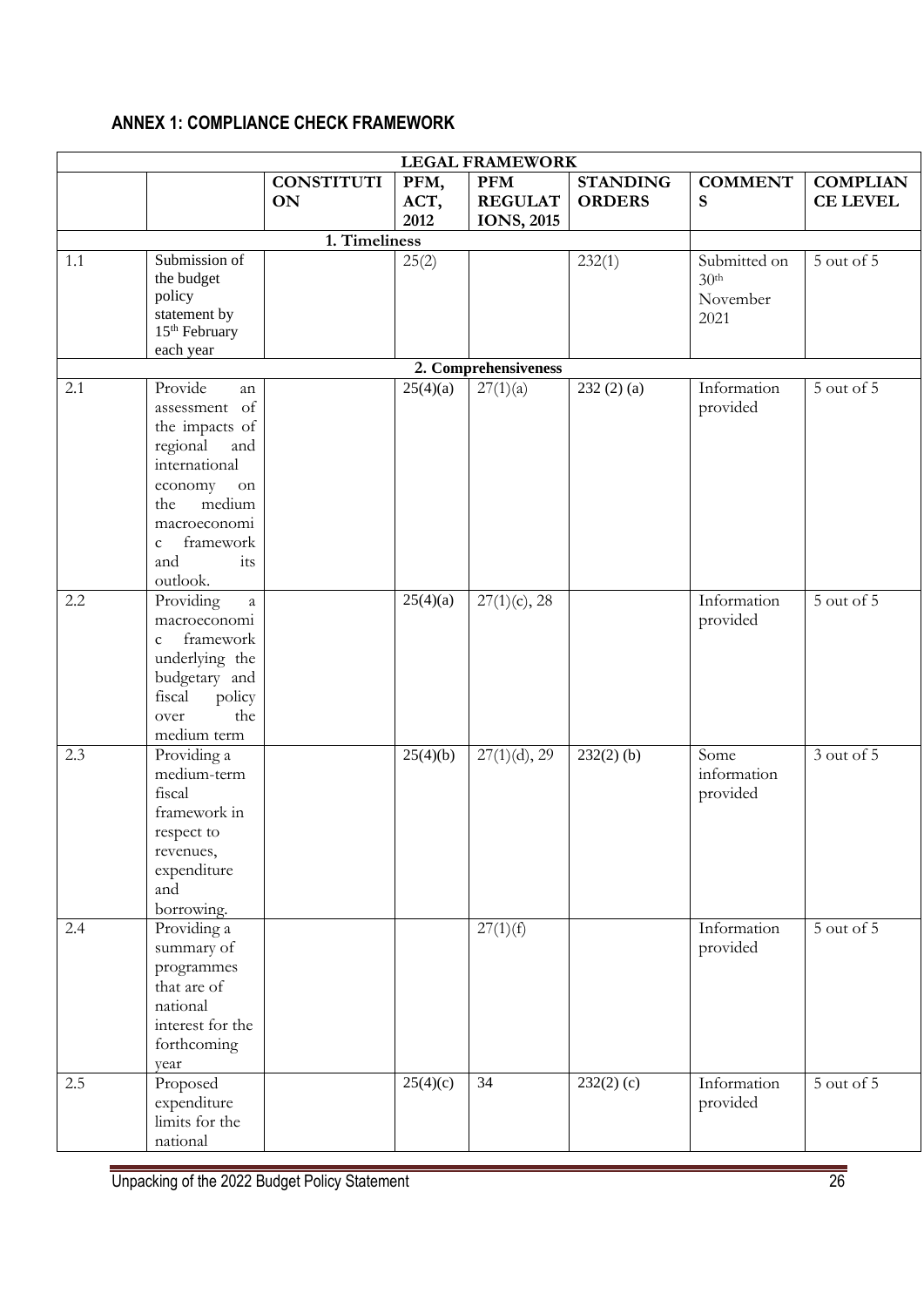| <b>LEGAL FRAMEWORK</b> |                                  |                                |              |                              |                                  |                               |                                    |  |  |  |  |
|------------------------|----------------------------------|--------------------------------|--------------|------------------------------|----------------------------------|-------------------------------|------------------------------------|--|--|--|--|
|                        |                                  | <b>CONSTITUTI</b><br><b>ON</b> | PFM,<br>ACT, | <b>PFM</b><br><b>REGULAT</b> | <b>STANDING</b><br><b>ORDERS</b> | <b>COMMENT</b><br>$\mathbf S$ | <b>COMPLIAN</b><br><b>CE LEVEL</b> |  |  |  |  |
|                        |                                  |                                | 2012         | <b>IONS</b> , 2015           |                                  |                               |                                    |  |  |  |  |
|                        | government,                      |                                |              |                              |                                  |                               |                                    |  |  |  |  |
|                        | Parliament and                   |                                |              |                              |                                  |                               |                                    |  |  |  |  |
|                        | Judiciary and                    |                                |              |                              |                                  |                               |                                    |  |  |  |  |
|                        | indicative                       |                                |              |                              |                                  |                               |                                    |  |  |  |  |
|                        | transfers to                     |                                |              |                              |                                  |                               |                                    |  |  |  |  |
|                        | county                           |                                |              |                              |                                  |                               |                                    |  |  |  |  |
|                        | governments                      |                                |              |                              |                                  |                               |                                    |  |  |  |  |
| 2.6                    | The total                        |                                | 25(4)        |                              | 232(2)(e)                        | Information                   | 5 out of 5                         |  |  |  |  |
|                        | resources to be<br>allocated to  |                                |              |                              |                                  | provided                      |                                    |  |  |  |  |
|                        | individual                       |                                |              |                              |                                  |                               |                                    |  |  |  |  |
|                        |                                  |                                |              |                              |                                  |                               |                                    |  |  |  |  |
|                        | programmes                       |                                |              |                              |                                  |                               |                                    |  |  |  |  |
|                        | and projects<br>within a sector, |                                |              |                              |                                  |                               |                                    |  |  |  |  |
|                        | Ministry or                      |                                |              |                              |                                  |                               |                                    |  |  |  |  |
|                        | department,                      |                                |              |                              |                                  |                               |                                    |  |  |  |  |
|                        | the outputs                      |                                |              |                              |                                  |                               |                                    |  |  |  |  |
|                        | expected from                    |                                |              |                              |                                  |                               |                                    |  |  |  |  |
|                        | each such                        |                                |              |                              |                                  |                               |                                    |  |  |  |  |
|                        | programme or                     |                                |              |                              |                                  |                               |                                    |  |  |  |  |
|                        | project during                   |                                |              |                              |                                  |                               |                                    |  |  |  |  |
|                        | the period.                      |                                |              |                              |                                  |                               |                                    |  |  |  |  |
| 2.7                    | A list of                        |                                |              |                              | 232(2)(f)                        | No                            | $0$ out of $5$                     |  |  |  |  |
|                        | proposed                         |                                |              |                              |                                  | information                   |                                    |  |  |  |  |
|                        | projects for                     |                                |              |                              |                                  | provided                      |                                    |  |  |  |  |
|                        | the period                       |                                |              |                              |                                  |                               |                                    |  |  |  |  |
|                        | identified                       |                                |              |                              |                                  |                               |                                    |  |  |  |  |
|                        | indicating their                 |                                |              |                              |                                  |                               |                                    |  |  |  |  |
|                        | respective                       |                                |              |                              |                                  |                               |                                    |  |  |  |  |
|                        | expenditure                      |                                |              |                              |                                  |                               |                                    |  |  |  |  |
|                        | ceilings,                        |                                |              |                              |                                  |                               |                                    |  |  |  |  |
|                        | reconcilable to                  |                                |              |                              |                                  |                               |                                    |  |  |  |  |
|                        | the total                        |                                |              |                              |                                  |                               |                                    |  |  |  |  |
|                        | proposed                         |                                |              |                              |                                  |                               |                                    |  |  |  |  |
|                        | ceilings for                     |                                |              |                              |                                  |                               |                                    |  |  |  |  |
|                        | development                      |                                |              |                              |                                  |                               |                                    |  |  |  |  |
|                        | expenditure.                     |                                |              |                              |                                  |                               |                                    |  |  |  |  |
| $2.8\,$                | The BPS shall                    |                                |              |                              |                                  | Criteria                      | $5$ out of $5$                     |  |  |  |  |
|                        | detail the                       |                                |              |                              |                                  | provided                      |                                    |  |  |  |  |
|                        | criteria used to                 |                                |              |                              |                                  |                               |                                    |  |  |  |  |
|                        | allocate or                      |                                |              |                              |                                  |                               |                                    |  |  |  |  |
|                        | apportion the                    |                                |              |                              |                                  |                               |                                    |  |  |  |  |
|                        | available                        |                                |              |                              |                                  |                               |                                    |  |  |  |  |
|                        | public                           |                                |              |                              |                                  |                               |                                    |  |  |  |  |
|                        | resources                        |                                |              |                              |                                  |                               |                                    |  |  |  |  |
|                        | among the<br>various             |                                |              |                              |                                  |                               |                                    |  |  |  |  |
|                        | programmes                       |                                |              |                              |                                  |                               |                                    |  |  |  |  |
|                        | and projects.                    |                                |              |                              |                                  |                               |                                    |  |  |  |  |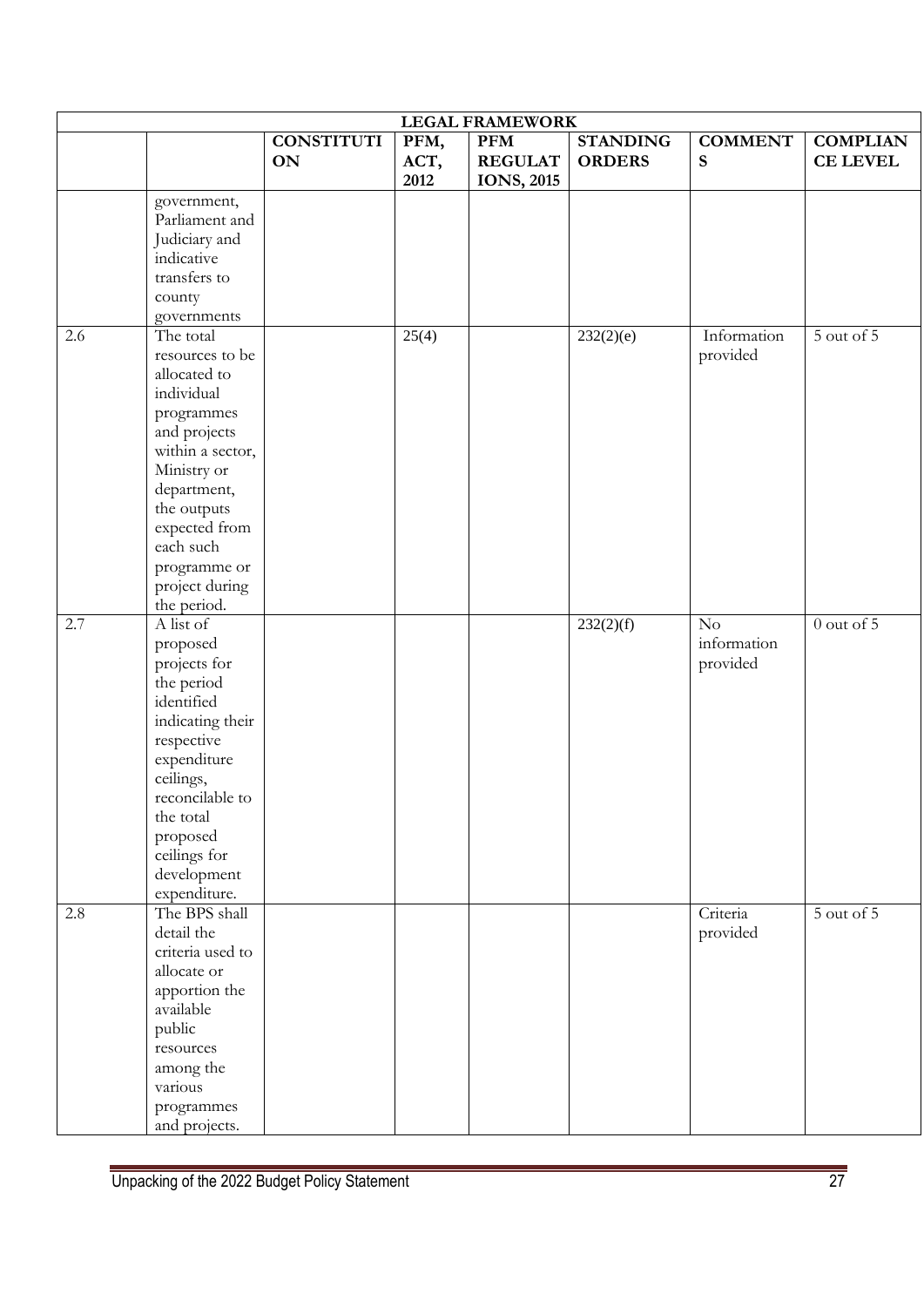| <b>LEGAL FRAMEWORK</b> |                                                                                                                                                                                                                                                      |                                |                            |                                                   |                                  |                                                                                        |                                    |  |  |  |
|------------------------|------------------------------------------------------------------------------------------------------------------------------------------------------------------------------------------------------------------------------------------------------|--------------------------------|----------------------------|---------------------------------------------------|----------------------------------|----------------------------------------------------------------------------------------|------------------------------------|--|--|--|
|                        |                                                                                                                                                                                                                                                      | <b>CONSTITUTI</b><br><b>ON</b> | PFM,<br>ACT,<br>2012       | <b>PFM</b><br><b>REGULAT</b><br><b>IONS, 2015</b> | <b>STANDING</b><br><b>ORDERS</b> | <b>COMMENT</b><br>S                                                                    | <b>COMPLIAN</b><br><b>CE LEVEL</b> |  |  |  |
| 2.9                    | The National<br>Treasury<br>taking into<br>account the<br>resolutions<br>passed by<br>Parliament in<br>finalizing the<br>budget for a<br>given financial<br>year                                                                                     |                                | 25(8)<br>and<br>38(1)(iii) |                                                   |                                  | Some of the<br>information<br>has been<br>provided                                     | 3 out of 5                         |  |  |  |
|                        |                                                                                                                                                                                                                                                      |                                |                            | 3. Fiscal Framework and Responsibility            |                                  |                                                                                        |                                    |  |  |  |
| 3.1                    | Provide<br>a<br>of<br>statement<br>fiscal<br>responsibility<br>principles,<br>indicating<br>whether<br>the<br>fiscal strategy<br>adheres<br>to<br>these<br>principles.                                                                               |                                | 15                         | 26                                                | 232(2)(d)                        | Some<br>information<br>provided                                                        | 3 out of 5                         |  |  |  |
| 3.2                    | Fiscal risk<br>statement,<br>including, any<br>commitment<br>and contingent<br>liabilities not<br>included in the<br>fiscal forecasts,<br>as well as<br>information on<br>the losses and<br>outstanding<br>payments of<br>the State<br>Corporations. |                                |                            | 27(2)                                             |                                  | Information<br>provided                                                                | 3 out of 5                         |  |  |  |
| 3.3                    | The ceiling for<br>the<br>development<br>expenditure<br>and personnel<br>spending of<br>the national<br>government<br>budget<br>approved by<br>Parliament and<br>be binding for                                                                      |                                |                            | 27(5)                                             |                                  | <b>Not</b><br>conformed to<br>as per<br>previous<br><b>Budget Policy</b><br>Statements | $0$ out of $5$                     |  |  |  |

Unpacking of the 2022 Budget Policy Statement 28 28